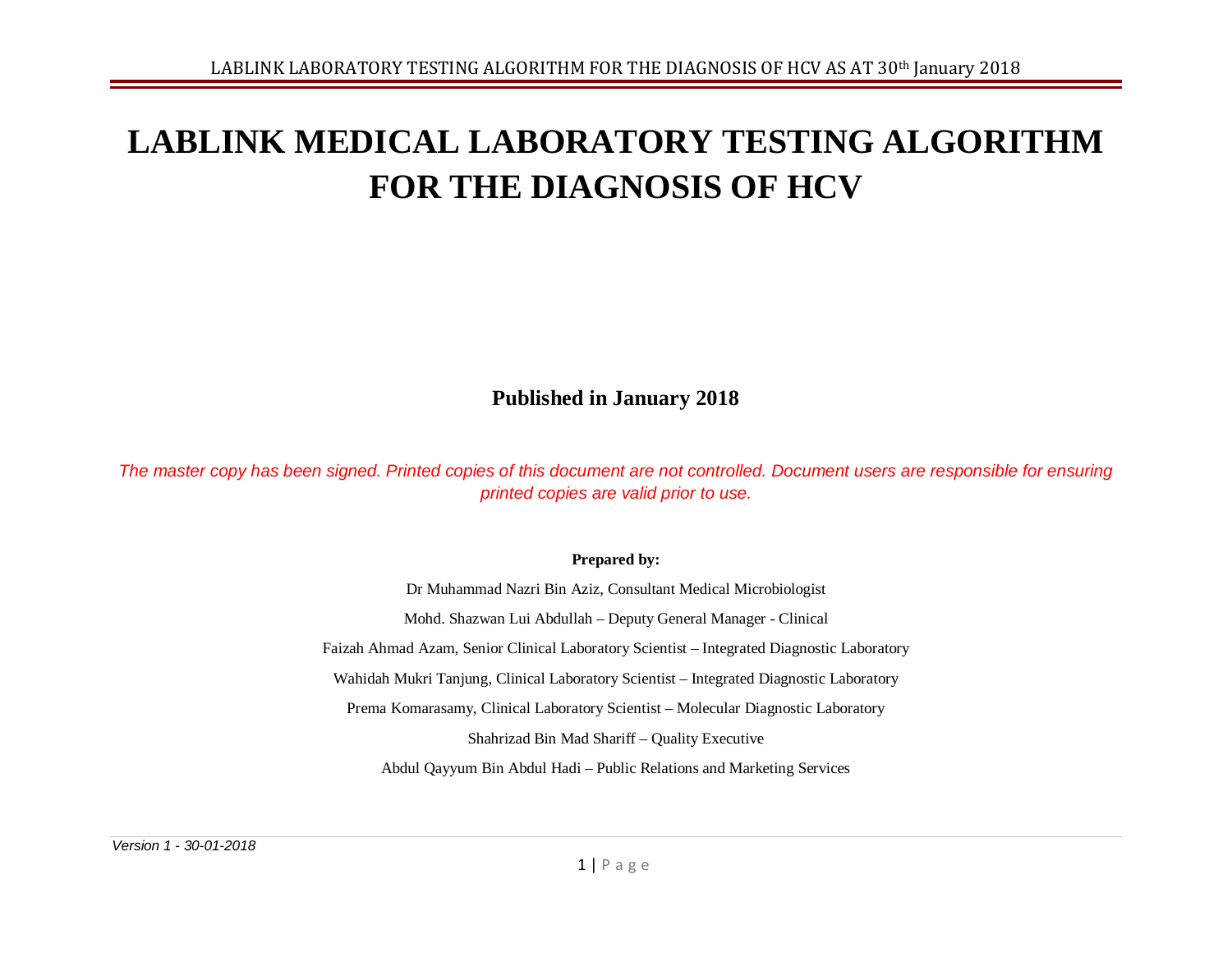# LABLINK LABORATORY TESTING ALGORITHM FOR THE DIAGNOSIS OF HCV AS AT 30th January 2018

| No. | <b>Contents</b>                                                                                                                         | Page             |  |  |  |  |
|-----|-----------------------------------------------------------------------------------------------------------------------------------------|------------------|--|--|--|--|
| 1.  | Introduction                                                                                                                            | $2 - 6$          |  |  |  |  |
|     | Epidemiology of hepatitis C infection<br>1.1                                                                                            |                  |  |  |  |  |
|     | Transmission of HCV infection<br>1.2                                                                                                    |                  |  |  |  |  |
|     | 1.3<br>HCV structure and genome                                                                                                         |                  |  |  |  |  |
|     | 1.4 Life cycle of HCV                                                                                                                   |                  |  |  |  |  |
| 2.  | Audience                                                                                                                                | $\boldsymbol{7}$ |  |  |  |  |
| 3.  | Scope                                                                                                                                   | 7                |  |  |  |  |
| 4.  | Diagnostic testings for HCV infection                                                                                                   | $7-9$            |  |  |  |  |
| 5.  | Time course of serological markers for HCV infection<br>$9 - 12$                                                                        |                  |  |  |  |  |
| 6.  | Types of HCV assays available at Lablink Medical Laboratories as at 30th January 2018.<br>13                                            |                  |  |  |  |  |
| 7.  | Specimen types used for HCV testings<br>14                                                                                              |                  |  |  |  |  |
| 8.  | Lablink Medical Laboratory HCV Testing Algorithms<br>15                                                                                 |                  |  |  |  |  |
| 9.  | Recommended supplementary assays for confirmation of HCV viraemic status and additional tests to support<br>16<br>inconclusive results. |                  |  |  |  |  |
| 10. | Detail list of tests for the diagnosis of HCV available at Lablink Medical Laboratory as at 30th of January 2018.<br>$17-19$            |                  |  |  |  |  |
| 11. | How to interpret HCV results                                                                                                            |                  |  |  |  |  |
| 12. | References                                                                                                                              | 24               |  |  |  |  |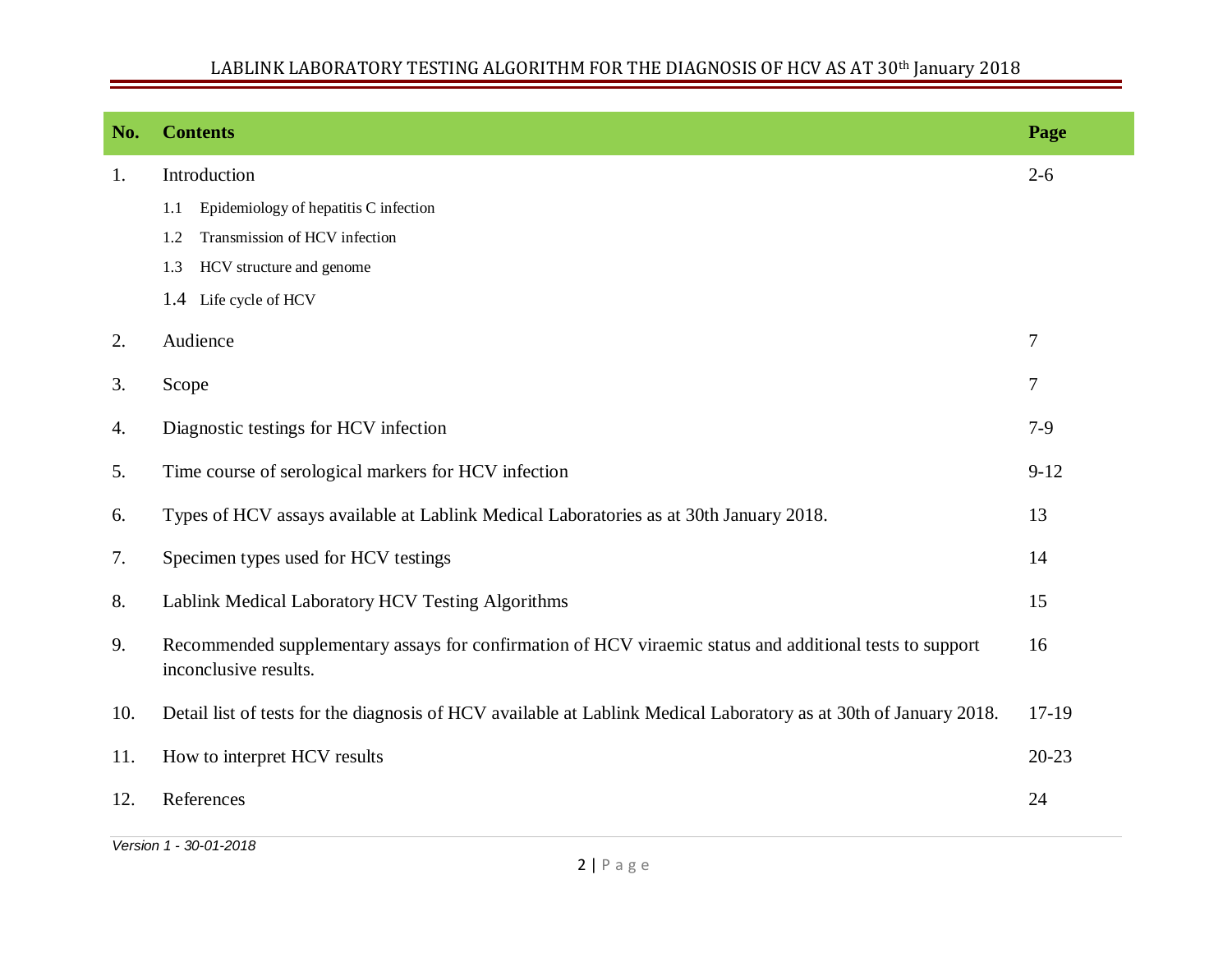#### **1. Introduction**

## **1.1 Epidemiology of hepatitis C infection**

Recent analyses of the global prevalence of HCV indicate that there may be fewer persons living with hepatitis C infection than previously estimated. A recent systematic review estimated that 110 million persons have a history of HCV infection (i.e. are HCV-antibody positive) and 80 million have a chronic viraemic infection. Regions estimated to have a high prevalence in the general population (>3.5%) are Central and East Asia, and North Africa/Middle East; those with a moderate prevalence (1.5–3.5%) include South and South-East Asia, Sub-Saharan Africa, Latin America (Andean, central, and southern regions), the Caribbean, Oceania, Australasia, and central, eastern and western Europe; whereas low-prevalence (<1.5%) regions include Asia–Pacific, Latin America, and North America. Updated estimates in Africa show an HCV prevalence of 2.98%, with a higher prevalence observed in West Africa and lower in south-east Africa.

Despite the declining incidence, a large number of persons who were infected 30–60 years ago are now dying from HCVrelated cirrhosis and liver cancer, as these complications often take decades to develop. According to estimates from the Global Burden of Disease study, the number of deaths due to hepatitis C increased from 333 000 in 1990 to 499 000 in 2010 and 704 000 in 2013, and this increase is projected to continue for several more decades unless treatment is scaled up considerably.

HIV and HCV have common routes of transmission, and persons with HIV infection, in particular PWID and MSM, are at increased risk of HCV infection. In a recent comprehensive systematic review, it is estimated that, globally, 2.3 million persons are coinfected with these two viruses, of whom 1.2 million (interquartile range [IQR] 0.9–1.4 million) are PWID. With the widespread use of antiretroviral therapy (ART), which reduces the risk of HIV-associated opportunistic infections, HCV-related liver disease has started to overtake AIDS-defining illnesses as a leading cause of death among people living with HIV in some high-income countries (HICs).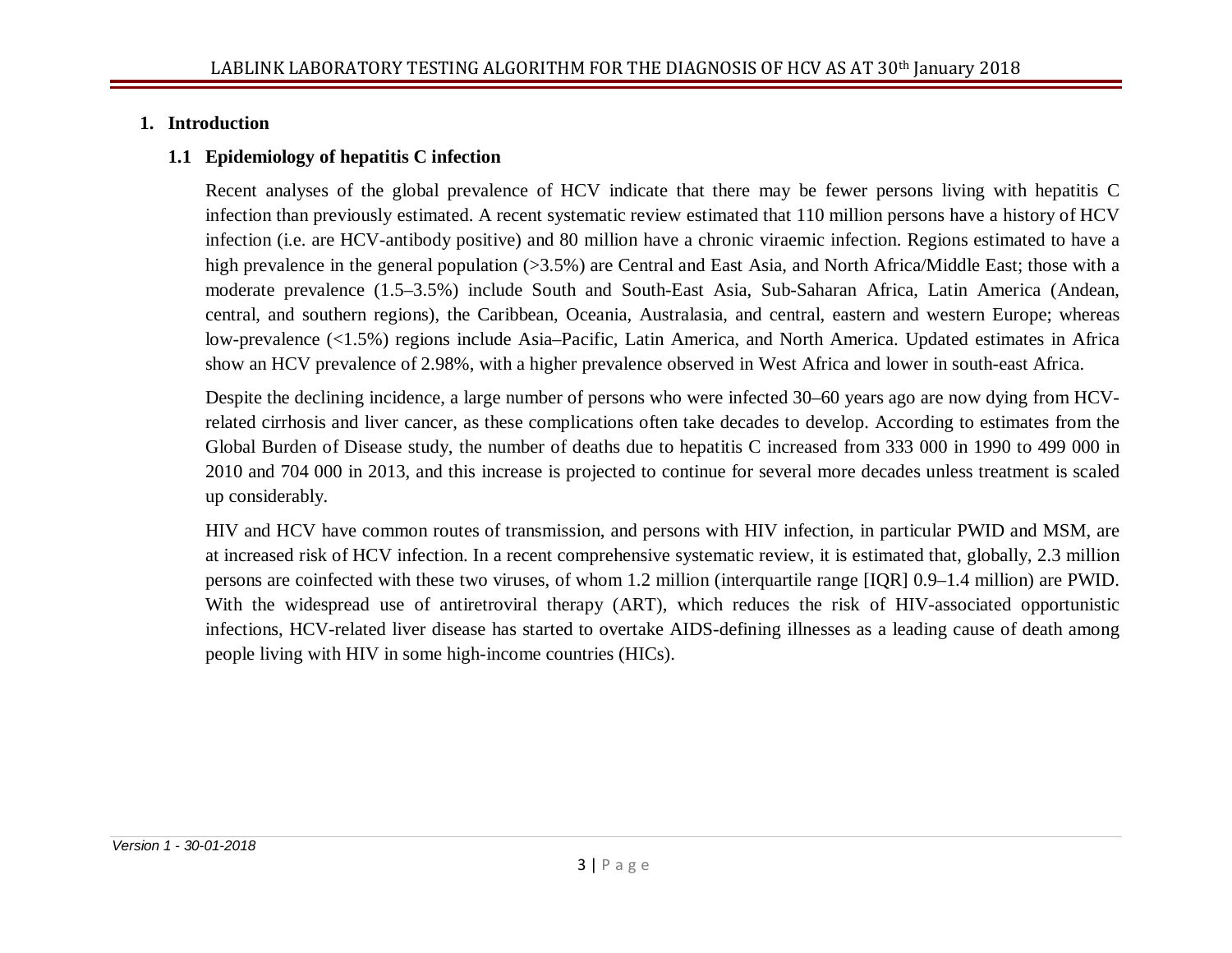#### **1.2 Transmission of HCV Infection**

There are four main routes of transmission: healthcare-associated transmission, injecting drug use, mother-to-child transmission (MTCT), and sexual transmission. In LMICs, infection with HCV is most commonly associated with unsafe injection practices, and invasive procedures in health-care facilities with inadequate infection control practices, such as renal dialysis and unscreened (or inadequately screened) blood transfusions. Persons who received untested blood products prior to the introduction of screening of blood for HCV in (HICs) are also at risk, and WHO reports suggest that there are still 39 countries that do not routinely screen blood transfusions for bloodborne viruses. In middle- and highincome countries, most HCV infections occur among people who use unsterile equipment to inject drugs. PWID have a high global prevalence of infection at around 67%. Of the estimated 16 million people in 148 countries who actively inject drugs, 10 million have serological evidence of HCV infection. There is a moderate risk of MTCT of HCV which is higher in HIV-coinfected mothers (10–20%). The risk of sexual transmission of HCV is also greater in HIV-positive persons, particularly MSM, but is low among HIV-uninfected heterosexual couples and MSM. Other routes of bloodborne transmission include the acquisition by health-care workers, cosmetic procedures (such as tattooing and body piercing), scarification and circumcision, and intranasal drug use.

## **1.3 HCV Structure and Genome**

HCV is an enveloped single-stranded RNA virus contain an icosahedral protein capsid. The outer envelope has a lipid structure anchoring two glycoproteins E1 and E2. The linear RNA strand is composing approximately 9600 bases coding for unique precursor polyprotein. Proteases coming from the virus NS2 and NS3 and the cell itself cleave this polyprotein into two categories of viral protein. Structural protein including the capsid C protein, and the envelope E1 and E2 and non-structural protein NS. The non-structural proteins include protease NS2, serine protease NS3, a cofactor for NS3 activity call NS4A, a regulator protein NS5A and RNA dependant RNA polymerase NS5B. HCV is transmitted mainly through blood and reaches the liver via the bloodstream. The virus circulates as the so-called lipo-viral-particles associated with components of low-density and very low-density lipoproteins. The viral envelope glycoproteins are localized on the surface, whereas the nucleocapsid is located within the hydrophobic interior of the lipo-viral-particle. The nucleocapsid is formed of core proteins interacting with the viral RNA genome.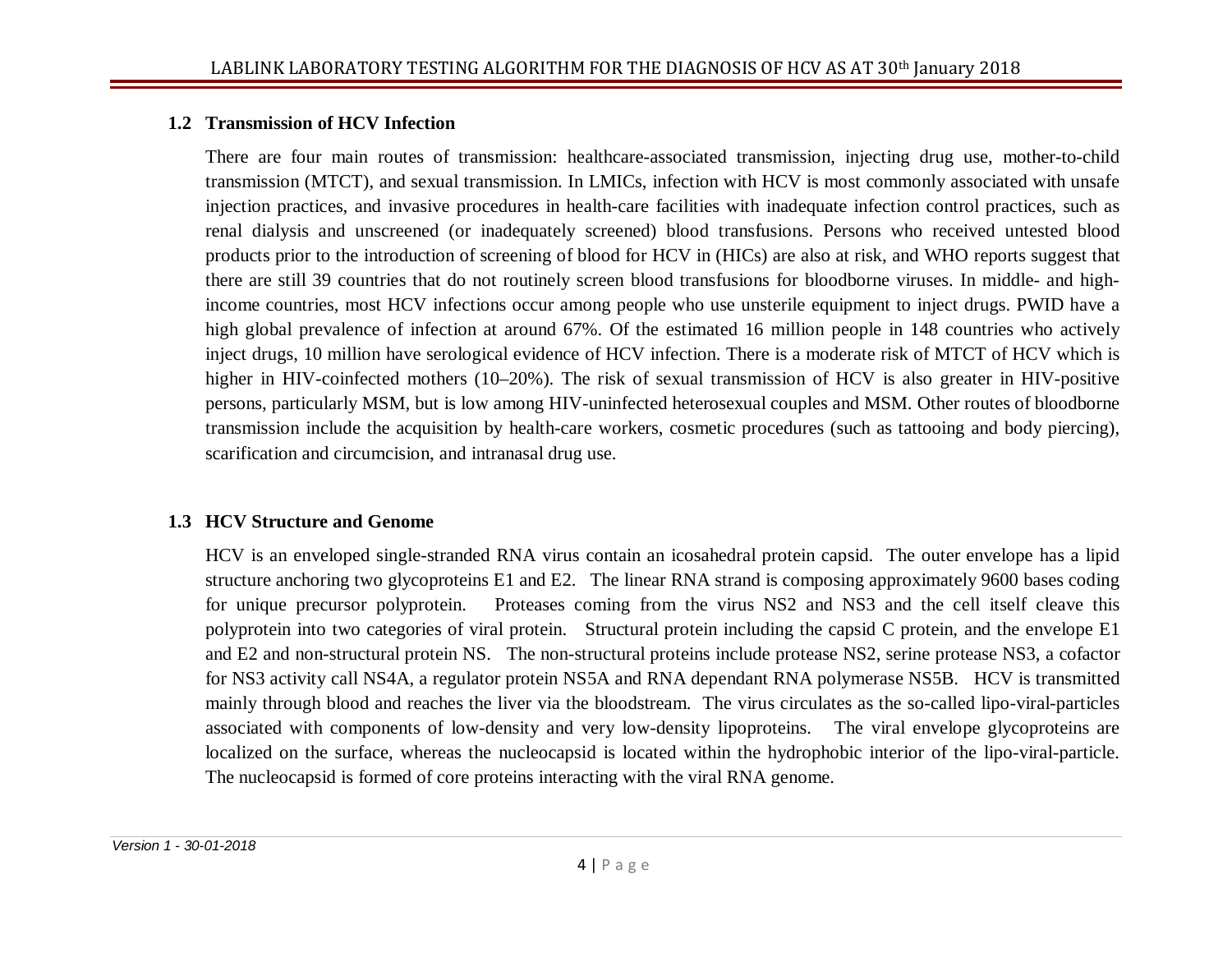## **1.4 Life Cycle of HCV**

HCV replicates in the hepatocytes of the liver and circulates throughout the body. Entry of the virus into hepatocytes occurs through the interaction of the viral envelope with receptors on the surface of the host cell. Once the viral particle reaches the hepatocyte surface, it interacts first with the glycosaminoglycans and syndecans, follows by binding to more specific receptors including the scavenger receptor B1 and the tetraspanin protein CD81. The viral particle complexed with these entry particles reaches a tight junction and engages its further interaction with claudin-1 (CLDN1) and occludin. The viral particle subsequently enters the cell via receptor- and clathrin-mediated endocytosis. After its release into the cytosol, the clathrin-coated vesicle interacts with the motor protein dynein. Dynein transport the vesicle by walking along microtubules to reach the endoplasmic reticulum area.

Acidification of the endosome lumen induces conformational changes of the viral envelope glycoproteins, which in turn interact with the endosomal membrane, leading to fusion of the viral and endosomal membranes. Membrane fusion is followed by uncoating of the nucleocapsid and the release of viral RNA genome into the cytosol. HCV utilize many of the host cell proteins and molecules in order to replicate. Binding and assembly of ribosome subunits on the viral RNA is the starting of HCV polyprotein translation. A signal sequence located in the beginning of the translated polyproteins allows the ribosome to be targeted to the translocon on the endoplasmic reticulum membrane. Translation can thereby proceed further giving rise to a polyprotein which is cleaved by cellular signal peptidases and by the viral proteases into 10 mature proteins.

The structural proteins which make up the viral particle comprise a core and the envelope glycoproteins E1 and E2. p7 and NS2 support viral particle production while not being incorporated into the particle. The replicase component NS3- 4A, NS4B, NS5A and NS5B, are sufficient to support viral RNA replication. HCV replicase proteins in concert with host factors, induce rearrangement of the ER membrane, including the formation of double-membrane vesicles. These vesicles cluster to form the membranous web, which represents the site of HCV RNA replication.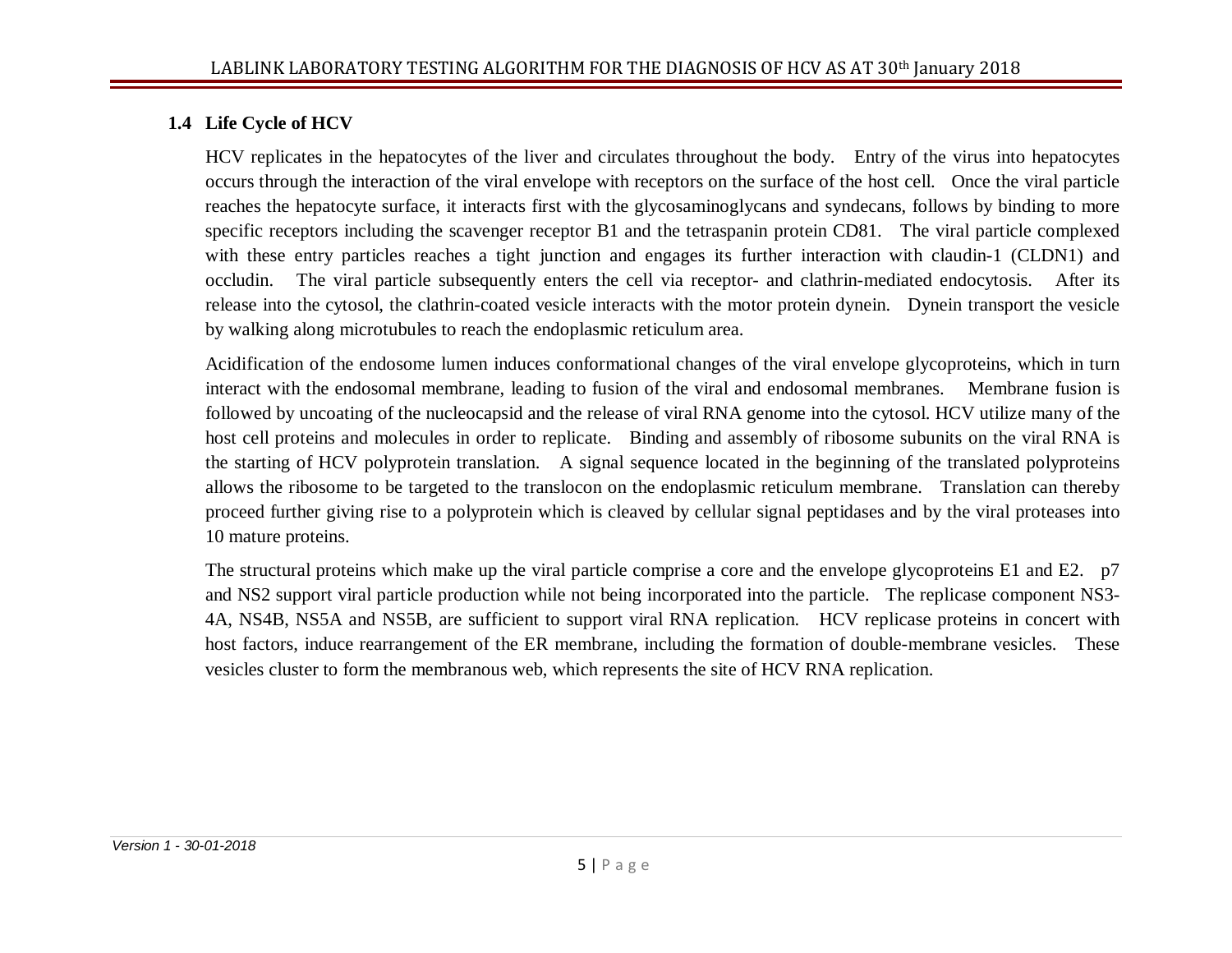Viral RNA synthesis is catalyzed by the RNA-dependant RNA polymerase activity of NS5B, which acts in concert with other viral non-structural proteins, as well as several host factors. After synthesis of a negative-strand RNA intermediate multiple positive-strand progeny RNAs are generated from this template and are either use for translation and replication or packaged into nucleocapsid particles. The latter process is thought to be initiated on the surface of lipid droplets that are targeted by the core protein. It is assumed that a network of NS5A delivers the viral RNA to core proteins for assembly into nucleocapsids. Nucleocapsids formed at the ER-derived membranes, where E1 and E2 accumulate in conjunction with p7, NS2, and host factors including apolipoprotein E.

The viral envelope glycoproteins are acquired by budding, a process which appears to be linked to the very low-density lipoprotein machinery. Newly synthesized virus particles are thought to be transported to the cell surface in export vesicles via the cellular secretory pathway. Finally, they are released from the cell by exocytosis to reach the bloodstream.

#### **1.5 Natural history of HCV infection**

Hepatitis C virus causes both acute and chronic infection. Acute HCV infection is defined as the presence of certain markers of HCV infection within six months of exposure to an infection with HCV and is characterized by the appearance of HCV RNA, HCV core antigen (p22 Ag), and subsequently HCV antibodies, which may or may not be associated with viral clearance. Antibodies to HCV develop as part of acute infection and persist throughout life. Acute infection is usually clinically silent and is only very rarely associated with a life-threatening disease. Spontaneous clearance of acute HCV infection generally occurs within six months of infection in 15–45% of infected individuals in the absence of treatment, but this varies by region and population. Antibodies to HCV develop as part of acute infection and persist throughout life. Almost all the remaining 55–85% of persons who do not clear HCV within six months are defined as having chronic HCV infection. Left untreated, chronic HCV infection can cause liver cirrhosis, liver failure and HCC. Of those with chronic HCV infection, the risk of cirrhosis of the liver is 15–30% within 20 years. The risk of HCC in persons with cirrhosis is approximately 2–4% per year. Clearance of infection, whether spontaneous or as a result of antiviral treatment, does not provide lasting protection from reinfection.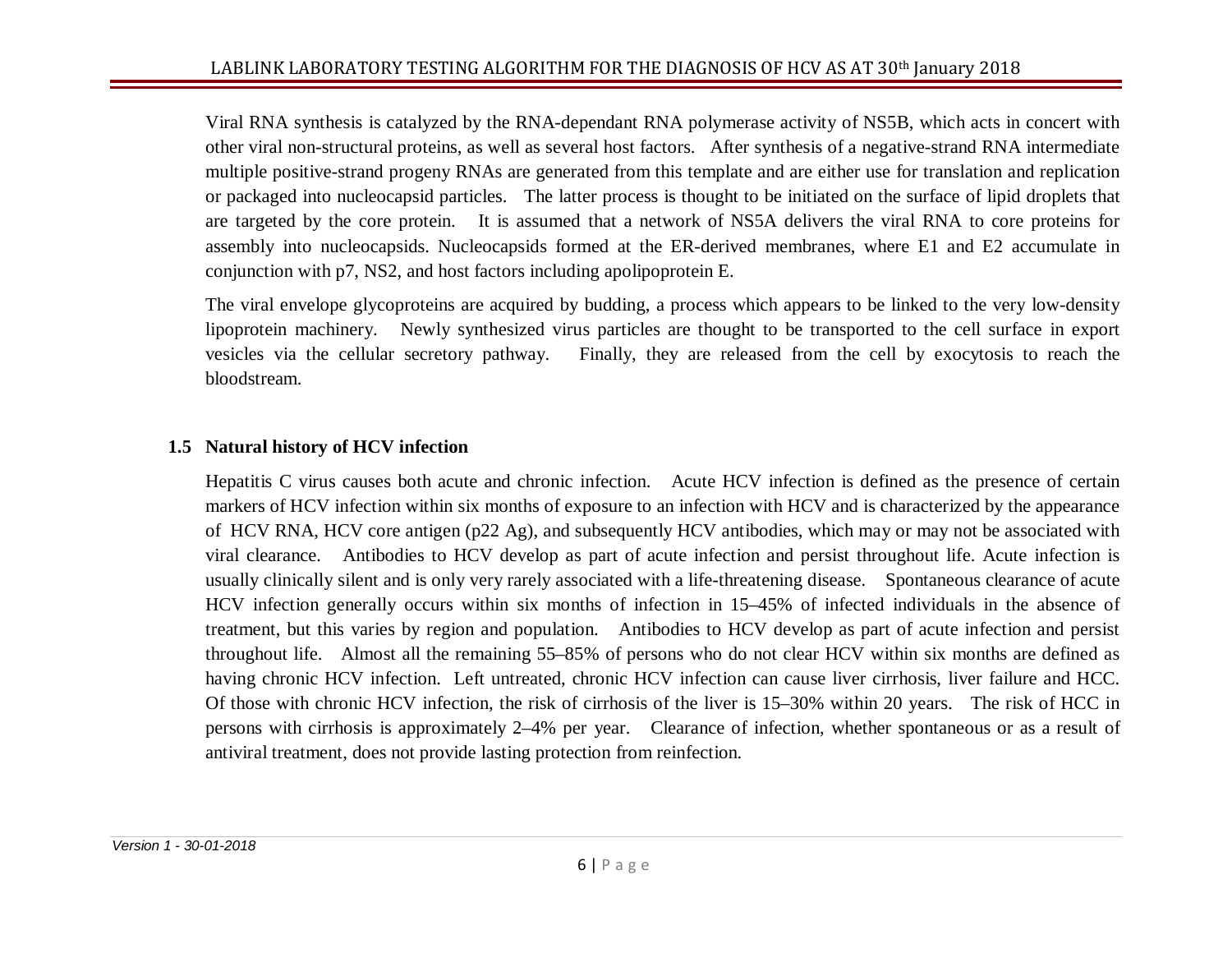#### **2. Audience**

These recommendations describe the types and sequence of laboratory assays used to make the laboratory diagnosis of acute HCV infection, chronic HCV infection, as well as monitoring patient on Anti-Viral therapy using HCV RNA viral load assay. They are intended for use by Lablink Medical Laboratory and Network of Lablink Medical Laboratories.

# **3. Scope**

The scope of this guidelines is to provide a testing strategy for the diagnosis of acute and chronic HCV infection, as well as treatment monitoring. These recommendations are intended for testing of serum or plasma specimens from adults, and children more than 18 months of age. These recommendations do not address methods or strategies for screening blood or organ donors for HCV infection.

# **4. Diagnostics testing for hepatitis C infection**

Serological assays are typically used as the first line of the testing strategy to screen for exposure to a virus because of their relatively low cost (compared to NAT) and are therefore used to rule in all individuals who might potentially be infected with HCV. Serological assays detect the host immune response (antibodies to HCV) or a viral antigen (HCVcAg). They are based on the immunoassay principle and are available in the form of rapid diagnostic tests (RDTs) or laboratory-based enzyme immunoassays (EIAs), chemiluminescence immunoassays (CLIAs) and electrochemiluminescence immunoassays (ECLs). In contrast, NAT technologies are typically used to detect the presence of the virus, determine if the infection is active and if the individual would benefit from antiviral treatment. NAT technologies are also used to determine when antiviral treatment should be discontinued (due to non-response or resistance) or to confirm virological cure (HCV).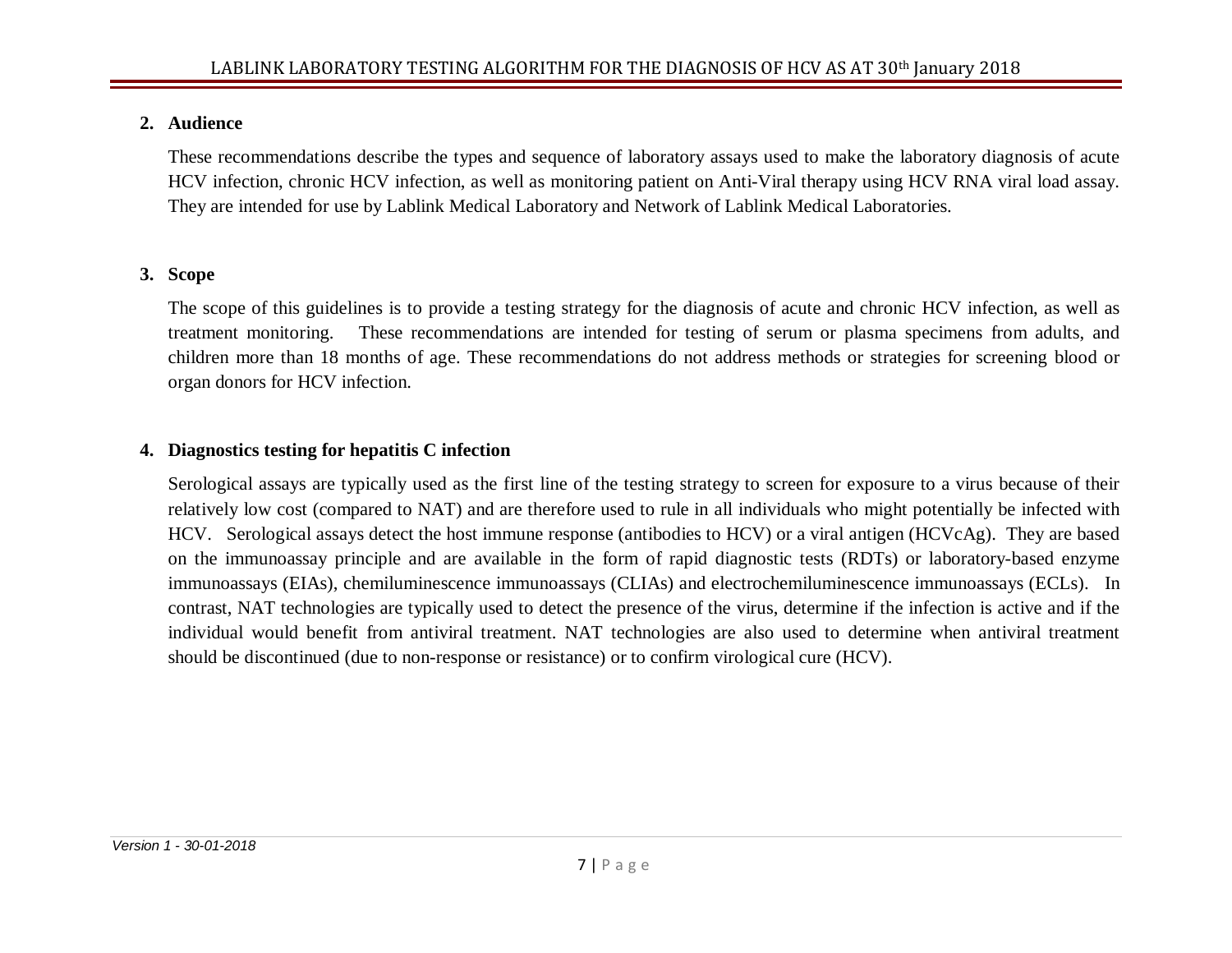#### **4.1 Serological Assay**

#### **a. Laboratory-based Immunoassay**

Most laboratory-based serological immunoassays (EIAs, CLIAs and ECLs) detect antibodies, antigens or a combination of both and differ only in the mode of detection of immune complexes formed. A cut-off value, usually determined by the manufacturer of the assay, specifies the point at which the results are considered to be reactive, and therefore, EIA results are generally reported as optical density divided by the assay cut-off (OD/CO) values. These types of assays are best suited for and most cost-effective to perform in settings with a high throughput of specimens (in excess of 40 per day). They are meant for laboratory- or facility-based testing rather than for use in the community, where infrastructure (electricity, cold storage, climate-controlled rooms) and skilled staff are consistently available, as cold-chain storage of test kits and the use of precision pipettes are usually required. These assays are typically used only with serum or plasma specimens, and therefore require phlebotomy to collect an appropriate specimen.

These assays may be performed either manually or on non-dedicated automated assay or specifically dedicated automated systems. Simple immunoanalysers automate a number of the processes and as such requires less hands-on time than a manually run EIA. They can therefore be used in a range of different situations from high-throughput laboratories for the screening of large numbers of samples with full automation, to medium-sized laboratories with semi-automation, to small laboratories, such as those in remote areas, which conduct a small number of tests manually.

#### **b. Confirmatory assay**

For anti-HCV – line immunoassays or immunoblots are serological techniques to confirm the presence of antibodies to HCV that have already been detected by other serological assays. The use of confirmatory assays should be able to provide a definitive result, although these assays are more expensive than other assays and are prone to high rates of indeterminate results. These assays only confirm serostatus and cannot be used to diagnose viraemic active HCV infection.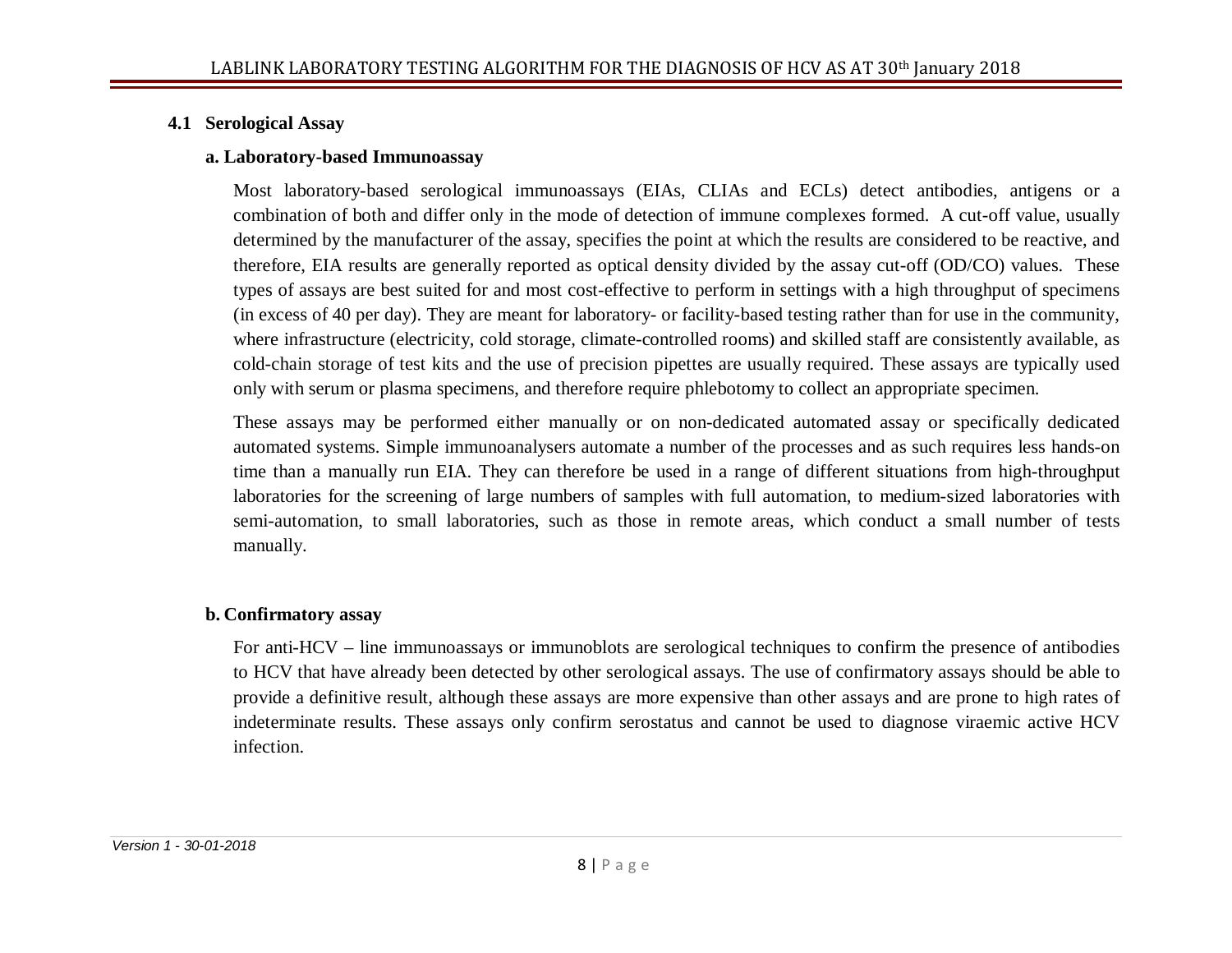### **4.2 Nucleic Acid testing Technologies**

These assays detect the presence of viral nucleic acid – RNA – through targeting a specific segment of the virus, which is then amplified. The amplification step enables the detection of low levels of the virus in the original specimen, which might not otherwise have been detectable. Laboratory-based technologies for NAT require sophisticated equipment, rigorous laboratory conditions and specimen collection, and highly trained staff who can perform precision steps and avoid contamination. Not all NAT technologies detect all genotypes or subtypes equally well unless they are optimized to do so. Newly developed NAT technologies that are simpler and more robust are intended for use at or near the point of care and may avoid some of the logistical and technical disadvantages of laboratory-based NAT technologies. In addition to NAT assays that target a single virus, multiplex NAT screening assays have been developed, which can detect DNA or RNA from multiple viruses simultaneously.

#### **5. Time course of serological markers for HCV infection**

The exact time course of virological and immunological markers of HCV infection is not well defined, particularly during the first months of infection, due to differences in each host (patient) immune response, specific properties of the infecting virus, and sensitivity of assays used to determine the appearance of HCV markers. As illustrated in Fig. 5.2, following an initial eclipse phase of 1–2 weeks when no virological or serological markers of infection may be detected, the natural course of HCV infection is characterized by the appearance of HCV RNA, then HCV core p22 Ag in the absence of an antibody response for a further 6–10 weeks. During this serological window, it has been shown that free (i.e. not complexed with antibody) HCV core antigen (HCVcAg) can be detected in a proportion of individuals.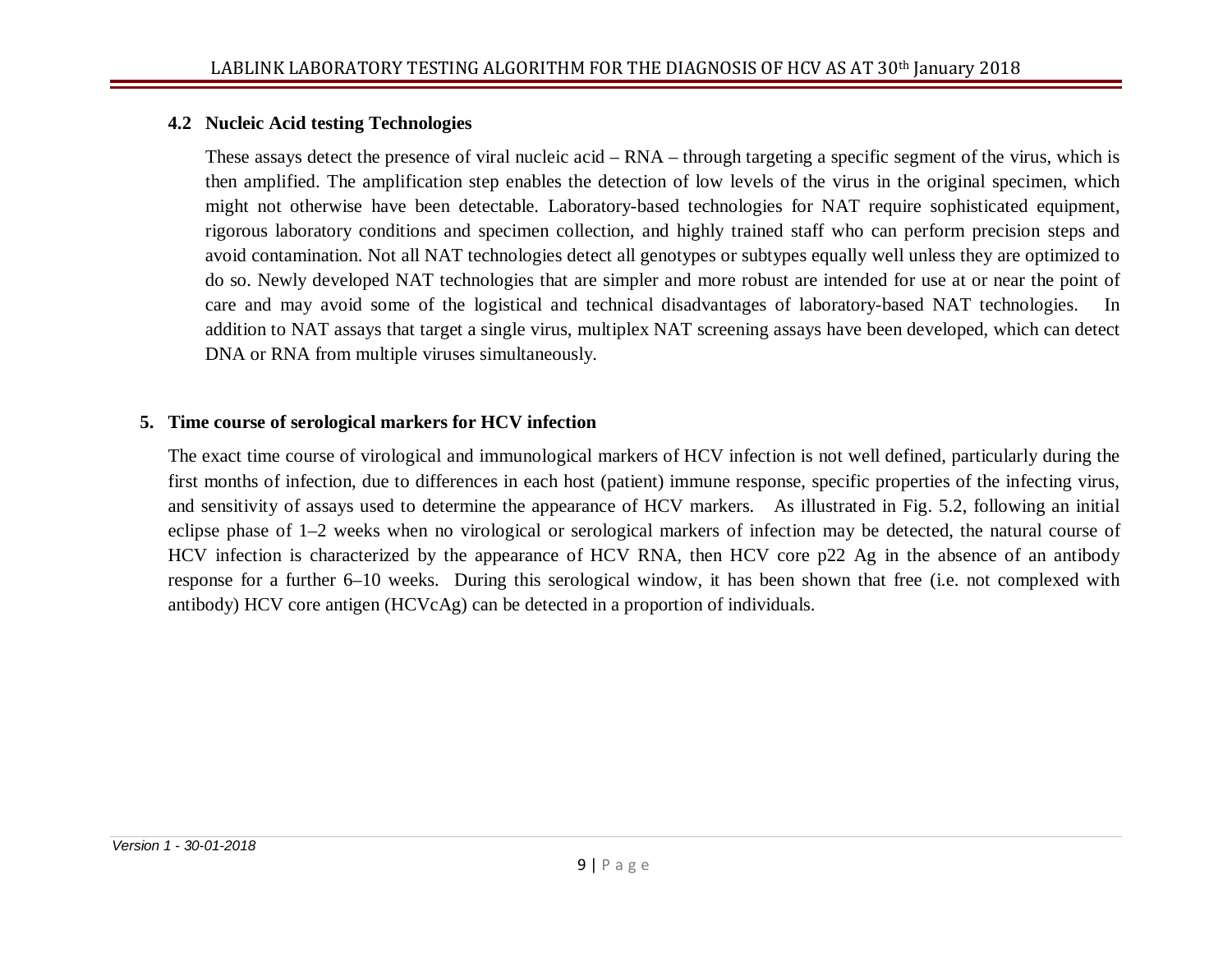#### **5.1 Window Period**

Assays designed solely to detect antibodies to HCV inevitably have a window period of infectivity in early infection, during which antibodies may be undetectable. This window period can be shortened by utilizing assays that also include direct detection of HCVcAg (50–60 days). HCV RNA is typically not used to determine exposure to HCV, in spite of its short window period (1–2 weeks after the onset of acute infection) primarily because of cost. There are increasing reports of occult HCV infection, i.e. HCV RNA detectable in the absence of any serological markers (i.e. HCV seronegative) which may be due to underlying immunosuppression in, for example, HIV-infected populations.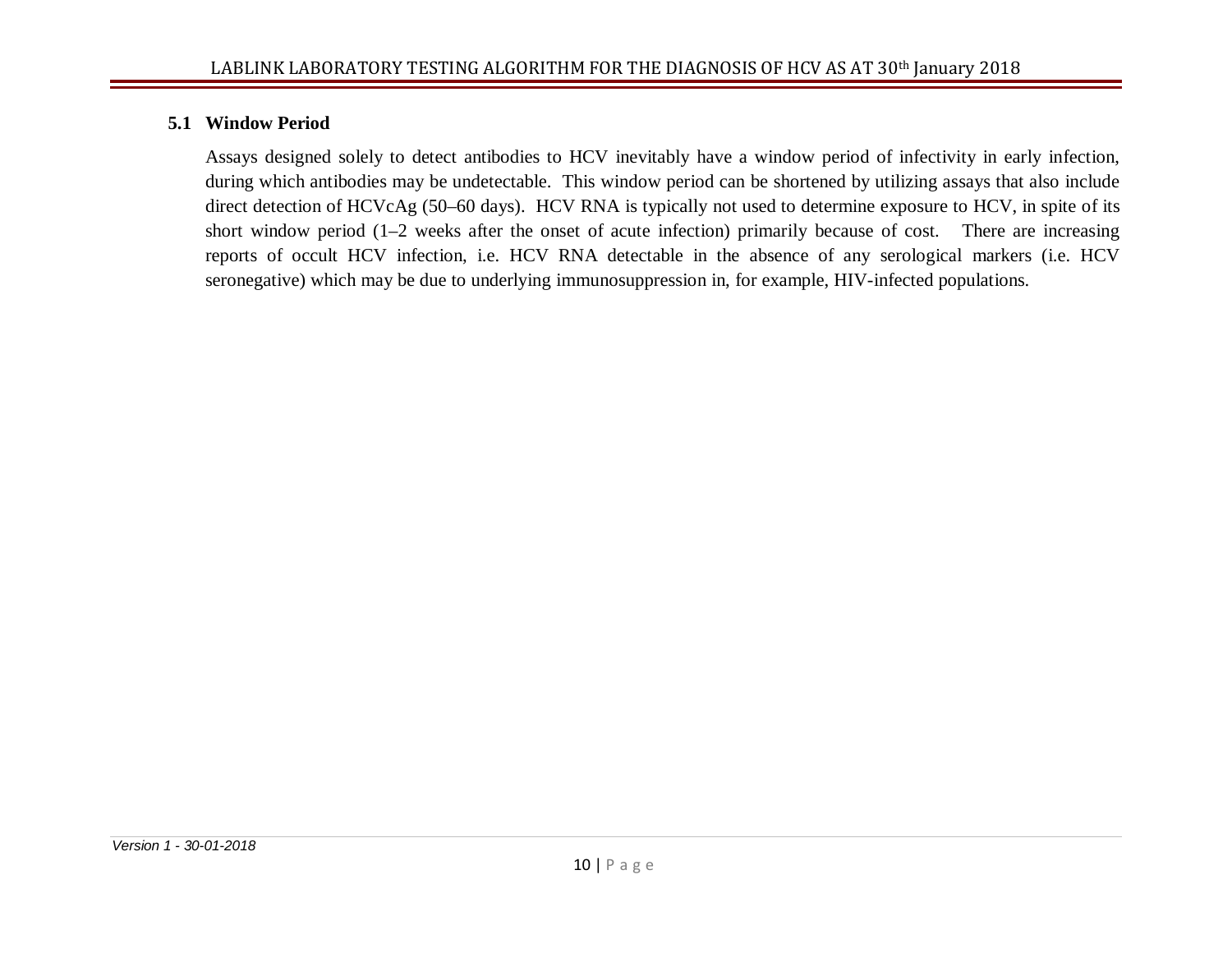**5.2 Self-resolving HCV infection – Approximate time course of virological and immunological markers of HCV infection.**

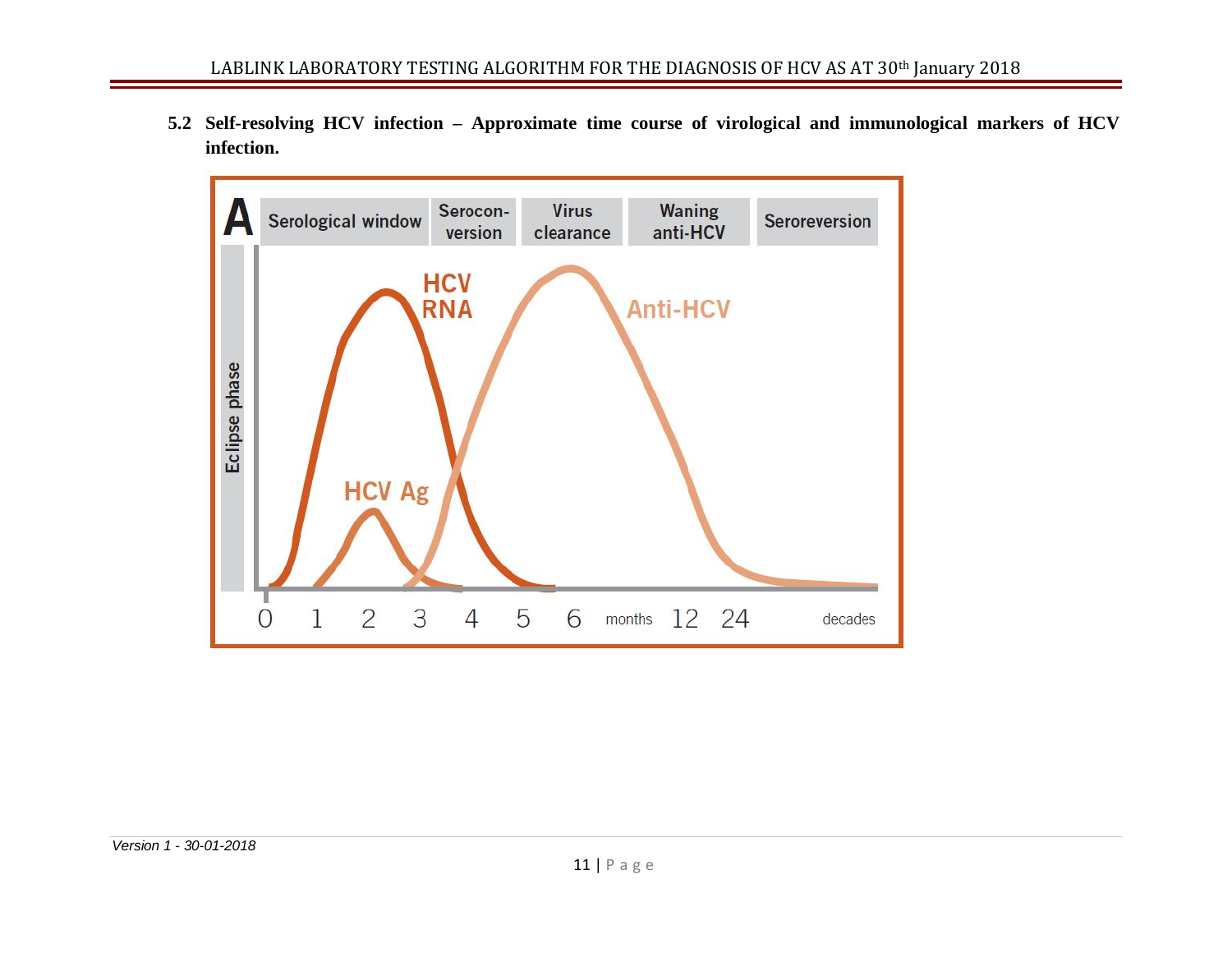**5.3 Chronic HCV infection – Approximate time course of virological and immunological markers of HCV infection.**

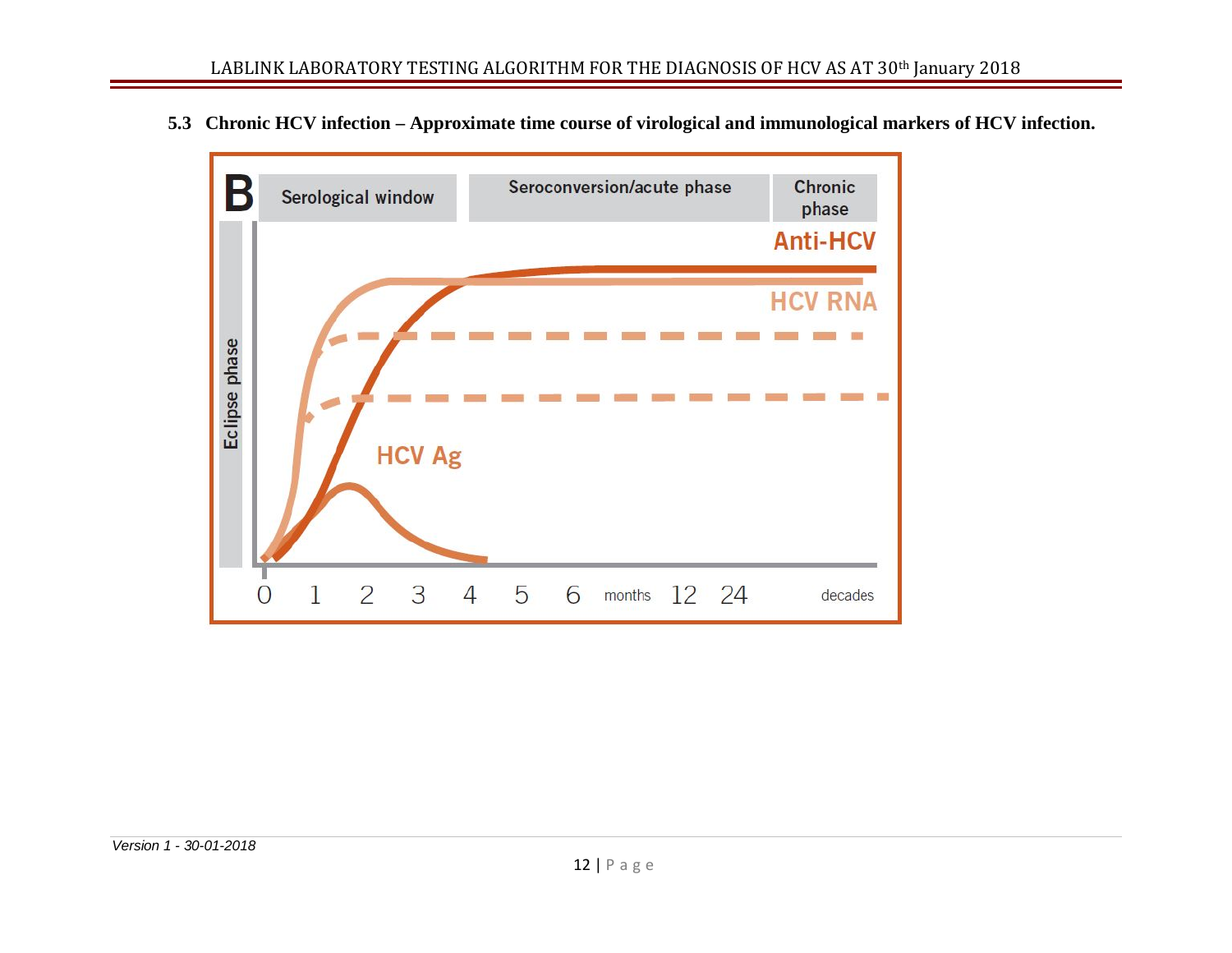## **6. Types of HCV assays available at Lablink Medical Laboratories as at 30th January 2018.**

#### **6.1 Screening Test**

a. Anti-HCV – Anti-HCV II (3rd Generation) is an in-vitro diagnostic test for the qualitative detection of antibodies to hepatitis C virus in human serum and plasma. The electrochemiluminescence immunoassay (ECLIA) is intended for use on Elecsys and Cobas e immunoassay analyzers

#### **6.2 Supplementary Test**

- a. HCV LIA INNO-LIA HCV score is a 3<sup>rd</sup> generation line immunoassay which incorporates HCV antigens derived from the core region, the E2 hypervariable region (HVR), the NS3 helicase region, the NS4A, NS4B, and NS5A regions. In anti-HCV positive (Equivocal/ Weak Reactive/ Reactive) individuals who test negative for HCV RNA, use of HCV LIA may be considered for distinction between true HCV exposure and biological false positivity.
- b. HCV Viral Load The Xpert® HCV Viral Load assay, perform on GeneXpert® instrument systems, is designed for rapid quantitation of HCV RNA virus in human serum or plasma (EDTA) from HCV infected individuals. The test utilizes automated reverse transcriptase polymerase chain reaction (RT-PCR) using fluorescence to detect the RNA of interest for the quantification of HCV. The Xpert® HCV Viral Load Assay quantifies HCV genotypes 1-6 over the range of 10 to 100, 000, 000 IU/mL. Results from the Xpert® HCV Viral Load Assay can be used to confirm and to supplement the diagnosis of HCV infection in anti-HCV positive (Equivocal/ Weak Reactive/ Reactive) individuals.

## **6.2 Monitoring Test**

a. HCV Viral Load – The Xpert® HCV Viral Load assay, perform on GeneXpert® instrument systems, is designed for rapid quantitation of HCV RNA virus in human serum or plasma (EDTA) from HCV infected individuals. The test utilizes automated reverse transcriptase polymerase chain reaction (RT-PCR) using fluorescence to detect the RNA of interest for the quantification of HCV. The Xpert® HCV Viral Load Assay quantifies HCV genotypes 1-6 over the range of 10 to 100, 000, 000 IU/mL. The Xpert® HCV RNA Viral Load Assay can be used as an aid in the management of HCV infected patients undergoing anti-viral therapy. The test measures HCV RNA levels at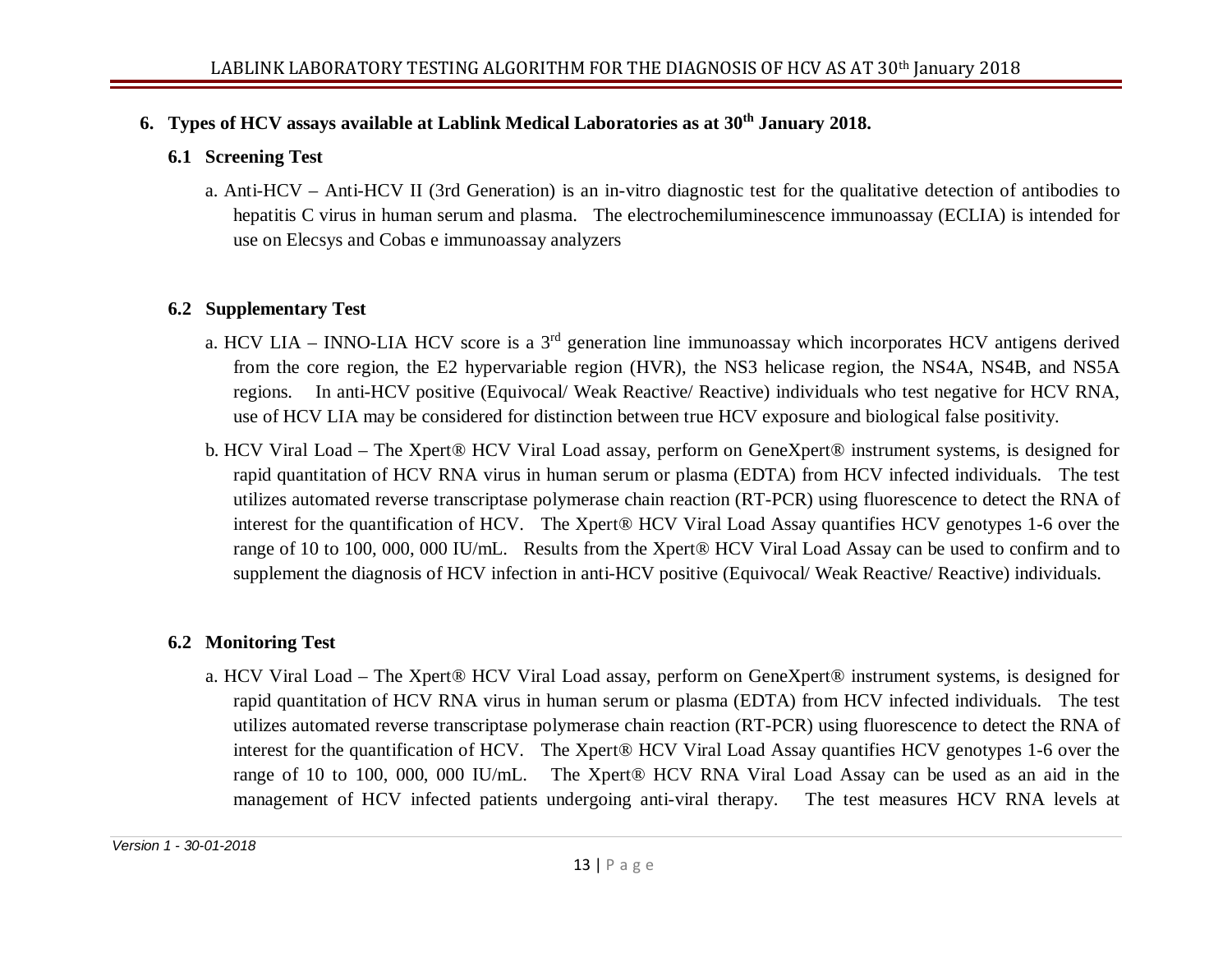baseline, and during treatment, and can be utilized to predict sustained (SVR) and non-sustained (NSVR) virological responses to HCV therapy.

#### **7. Specimen types used for HCV testing**

- 7.1 Serum : freshly collected whole blood is allowed to coagulate, and the serum fraction is collected away from the clotted red blood cells.
- 7.2 Plasma : freshly collected wholeblood is added to the recommended anticoagulant, such as EDTA, heparin, or citrate. After centrifugation, the plasma is separated. Use only anticoagulant validated by the assay manufacturer.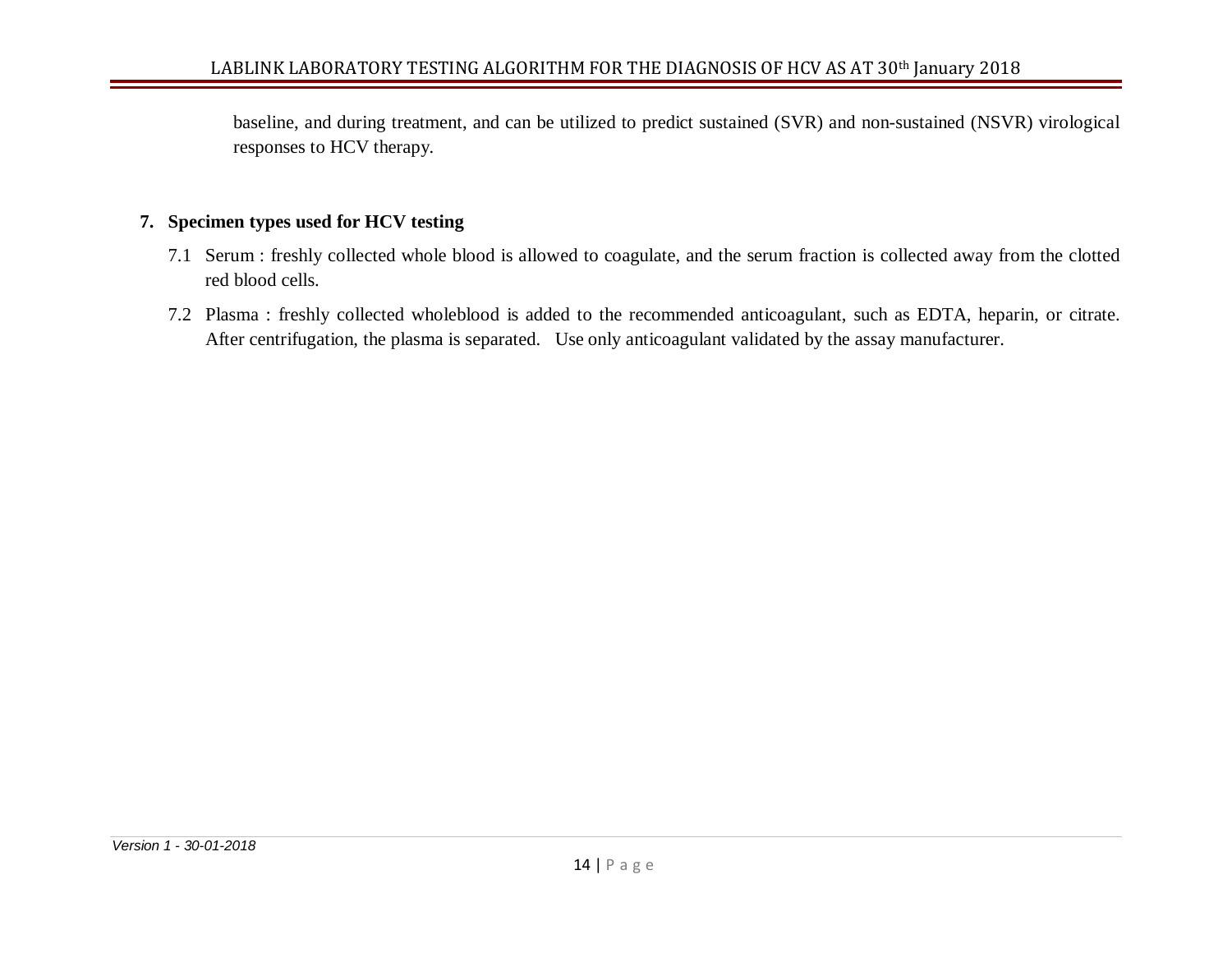

## **8.0 Lablink Medical Laboratory HCV Testing Algorithms**

*Version 1 - 30-01-2018*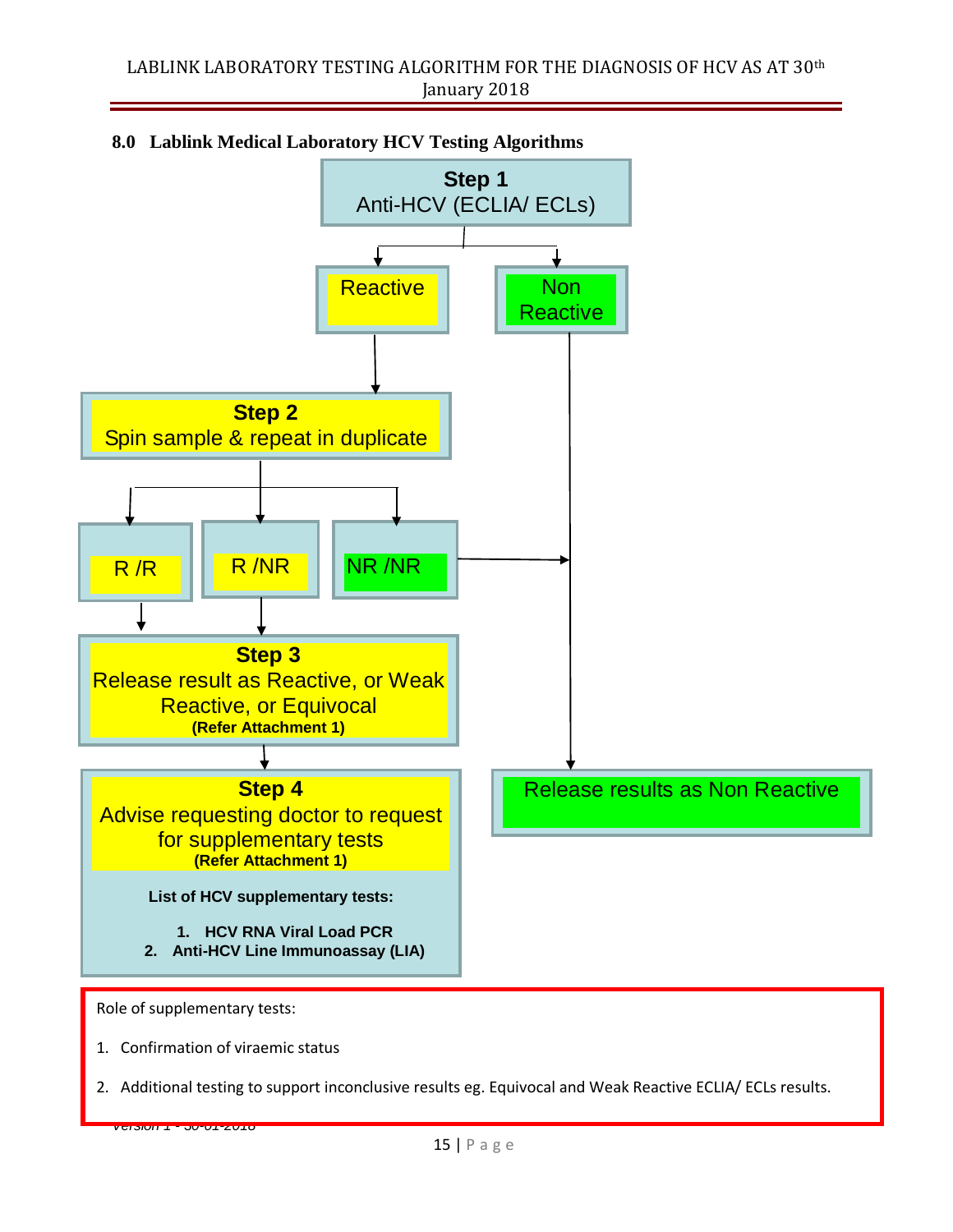#### **9.0 Recommended supplementary assays for confirmation of HCV viraemic status and additional tests to support**

 **inconclusive results, eg. Equivocal and Weak Reactive ECLIA/ ECLs.**

| Range<br>COI (ECLIA) | Result               | Recommended supplementary assays for confirmation of HCV<br>viraemic status and additional tests to support inconclusive results.                                                                                                                                                                                                                                                                                                                                              |
|----------------------|----------------------|--------------------------------------------------------------------------------------------------------------------------------------------------------------------------------------------------------------------------------------------------------------------------------------------------------------------------------------------------------------------------------------------------------------------------------------------------------------------------------|
| ${}_{0.9}$           | <b>Non Reactive</b>  | Not Applicable.<br>Note: If recent exposure is suspected; test for HCV RNA Viral Load Assay                                                                                                                                                                                                                                                                                                                                                                                    |
| $0.9 - 10.0$         | Equivocal            | Assays for confirmation of HCV infection:<br>1. HCV RNA Viral Load Assay <sup>a, b</sup><br>2. Anti-HCV LIAb<br>Note: In haemodialysis patient, firstly, establish the status of HCV by using ECLIA,<br>HCV RNA Viral Load Assay & Anti-HCV LIA. Then assess the status by monitoring<br>COI on subsequent ECLIA testing. If on follow-up, COI value showed significant<br>increment from baseline; assess the status again using HCV RNA Viral Load Assay<br>and Anti-HCV LIA |
| $10.1 - 15.0$        | <b>Weak Reactive</b> | Assays for confirmation of HCV infection:<br>1. HCV RNA Viral Load Assay <sup>a, b</sup><br>2. Anti-HCV LIAb<br>Note: In haemodialysis patient, firstly, establish the status of HCV by using ECLIA,<br>HCV RNA Viral Load Assay & Anti-HCV LIA. Then assess the status by monitoring<br>COI on subsequent ECLIA testing. If on follow-up, COI value showed significant<br>increment from baseline; assess the status again using HCV RNA Viral Load Assay<br>and Anti-HCV LIA |
| > 15.0               | <b>Reactive</b>      | Assays for confirmation of HCV infection and status of infection:<br>1. HCV RNA Viral Load Assay                                                                                                                                                                                                                                                                                                                                                                               |

<sup>a</sup>Confirmation of HCV viraemic status

<sup>b</sup>Supplementary tests to support inconclusive ECLIA/ECLs results.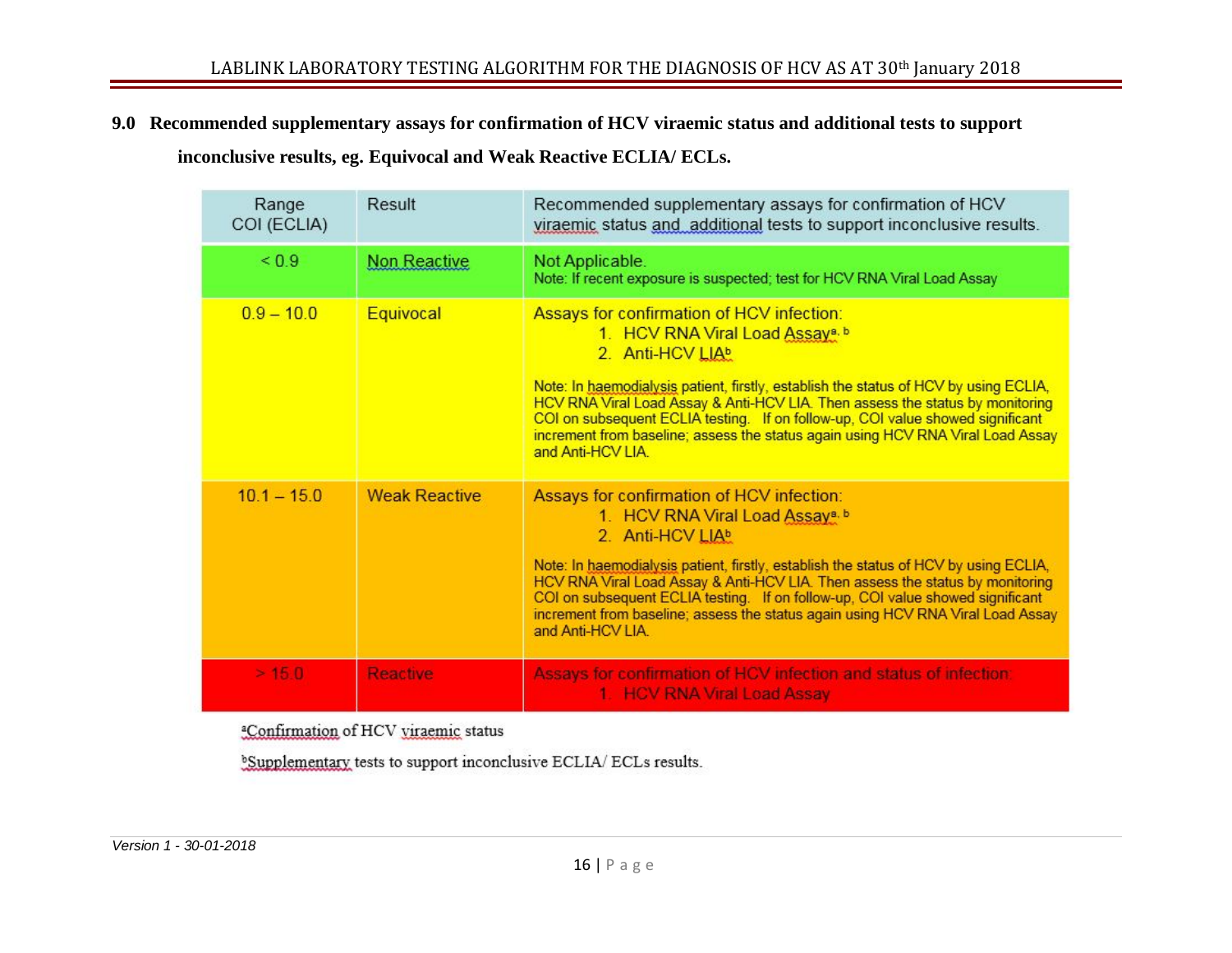| No. | <b>Test / Objective</b> | <b>Specimen</b>                              | <b>Container</b>                                                                                                                                                                  | <b>Transportation</b><br><b>Requirement</b>                    | <b>Method</b>                                            | <b>Note</b>                                                                                                                                                                                                                                                                                                                                                                                                                                                                    |
|-----|-------------------------|----------------------------------------------|-----------------------------------------------------------------------------------------------------------------------------------------------------------------------------------|----------------------------------------------------------------|----------------------------------------------------------|--------------------------------------------------------------------------------------------------------------------------------------------------------------------------------------------------------------------------------------------------------------------------------------------------------------------------------------------------------------------------------------------------------------------------------------------------------------------------------|
| 9.1 | Test:<br>Anti-HCV       | <b>Venous Blood</b><br>(Serum and<br>Plasma) | Plain Tube or<br>Plain Tube with 7 days at 25 °C<br>Serum<br>Separator.<br>OR<br>Li-heparin tube<br><b>OR</b><br><b>EDTA tube</b><br>OR<br>Li-heparin<br>with plasma<br>separator | 4 weeks at 2-8 °C<br>3 month at -20°C<br>(frozen 5 times only) | Electrochemilumi Note 1:<br>Immunoassay-<br><b>ECLIA</b> | nescence Enzyme Anti-HCV antibody tests are used alone or in<br>combination with other tests (e.g. HCV-RNA) to<br>detect an infection with hepatitis C virus and to<br>identify blood and blood products of individuals<br>infected with HCV. The Elecsys Anti-HCV II assay is<br>a third-generation test. The Elecsys Anti-HCV II<br>assay uses peptides and recombinant antigens<br>representing core, NS3 and NS4 proteins for the<br>determination of anti-HCV antibodies. |

# **10. Detail list of tests for the diagnosis of HCV available at Lablink Medical Laboratory as at 30th of January 2018.**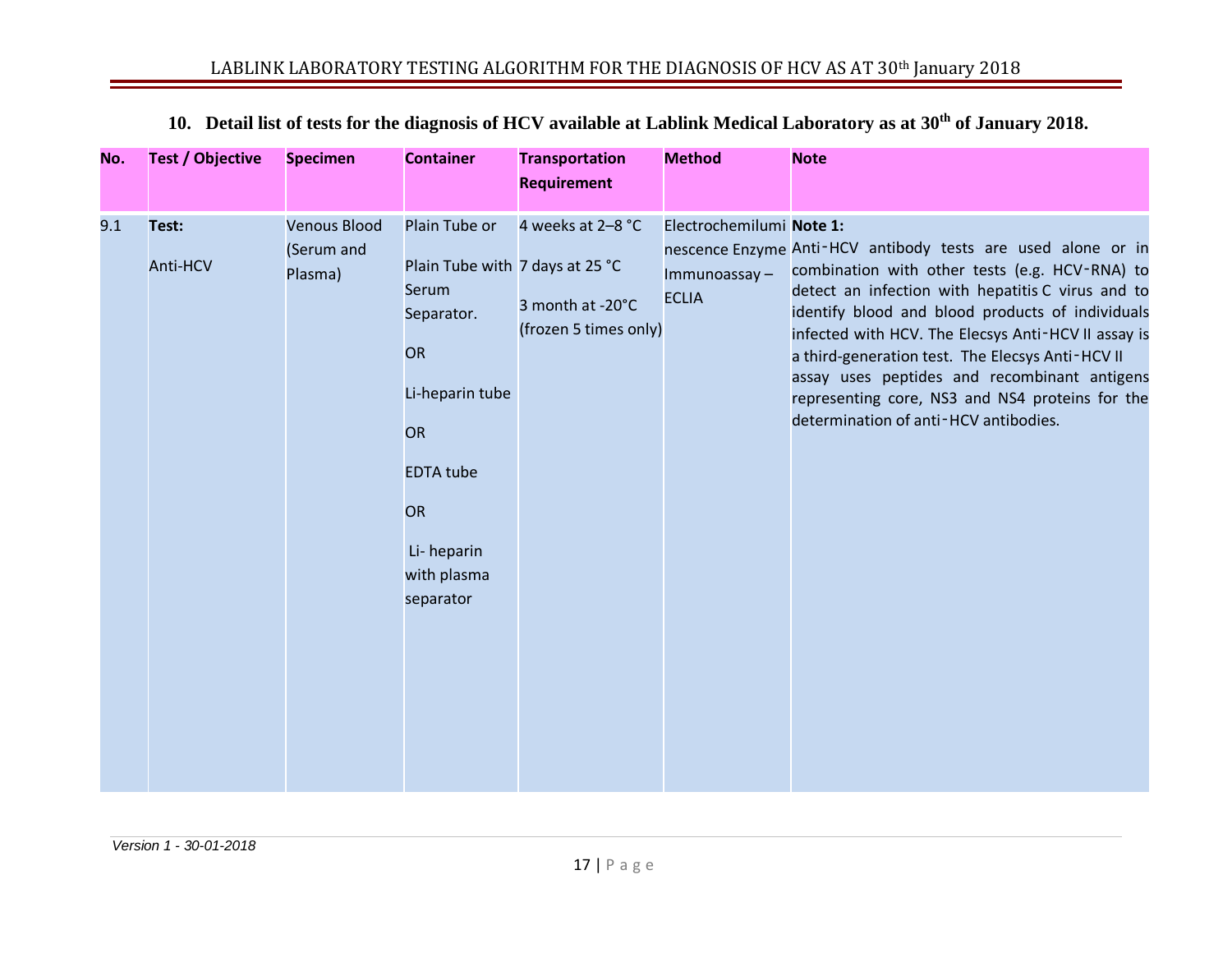# LABLINK LABORATORY TESTING ALGORITHM FOR THE DIAGNOSIS OF HCV AS AT 30<sup>th</sup> January 2018

| No. | <b>Test</b>                                    | <b>Specimen</b> | <b>Container</b>                                                                                                                                               | <b>Transportation</b><br><b>Requirement</b>                                                           | <b>Method</b>       | <b>Note</b>                                                                                                                                                |
|-----|------------------------------------------------|-----------------|----------------------------------------------------------------------------------------------------------------------------------------------------------------|-------------------------------------------------------------------------------------------------------|---------------------|------------------------------------------------------------------------------------------------------------------------------------------------------------|
| 9.2 | Test:<br><b>HCV Line-</b><br>Immunoassay (LIA) | Venous blood    | Plain Tube or<br>Serum<br>Separator.<br>OR<br><b>EDTA Tube or</b><br><b>EDTA Tube with</b><br>Plasma<br>Separator.<br>OR<br>Citrate tube<br>OR<br>Heparin tube | 7 days at 2-8 °C<br>(Serum or plasma) Plain Tube with >7 days at -20°C<br>(frozen 3 times only) (LIA) | Line<br>Immunoassay | Note 1:<br>INNO-LIA™ HCV Score detects antibodies<br>against: the Core region (C1, C2), the Envelop region<br>(E2), the replication region (NS3, NS4, NS5) |

*Version 1 - 30-01-2018*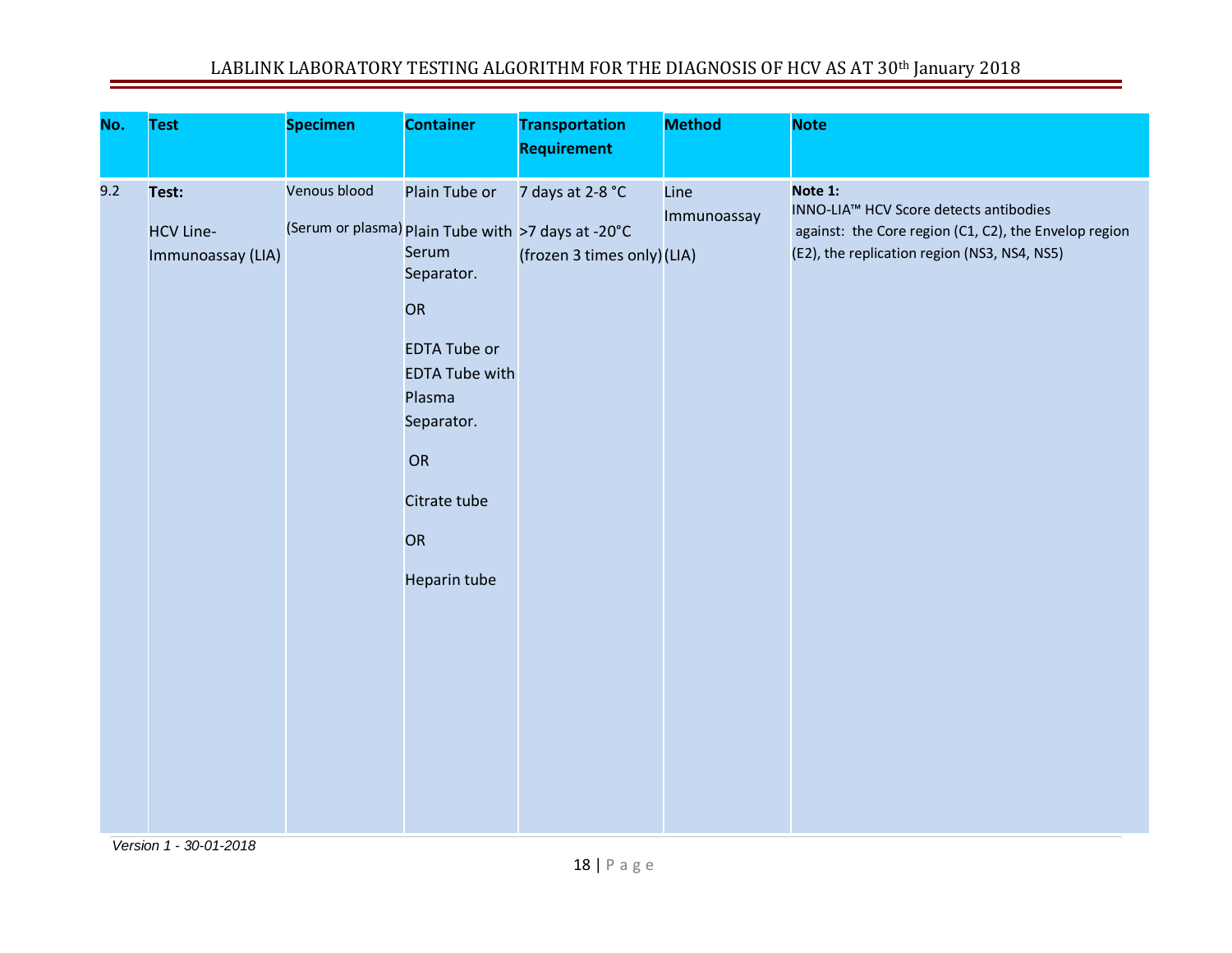# LABLINK LABORATORY TESTING ALGORITHM FOR THE DIAGNOSIS OF HCV AS AT 30th January 2018

| No.  | <b>Test</b>                                                  | <b>Specimen &amp; Container</b>                                                                                                                                                            | <b>Transportation</b><br><b>Requirement</b>               | <b>Method</b>                                     | <b>Note</b>                                                                                                        |
|------|--------------------------------------------------------------|--------------------------------------------------------------------------------------------------------------------------------------------------------------------------------------------|-----------------------------------------------------------|---------------------------------------------------|--------------------------------------------------------------------------------------------------------------------|
| 10.4 | Test:<br>Rapid Xpert®<br><b>HCV</b> Viral Load<br><b>PCR</b> | Specimens:<br>Plasma: Sterile EDTA / EDTA-PPT At 2-8 °C for up to 72 Reverse<br>collection tube (min volume 2.5<br>$mL$ )<br>Serum: Plain tube with serum<br>separator (min volume 2.5 mL) | hours, prior to<br>preparing and testing<br>the specimen. | Transcriptase<br><b>Real Time PCR</b><br>(RT-PCR) | Note 1<br>For treatment monitoring and can be use as a<br>supplementary test for confirmation of HCV<br>infection. |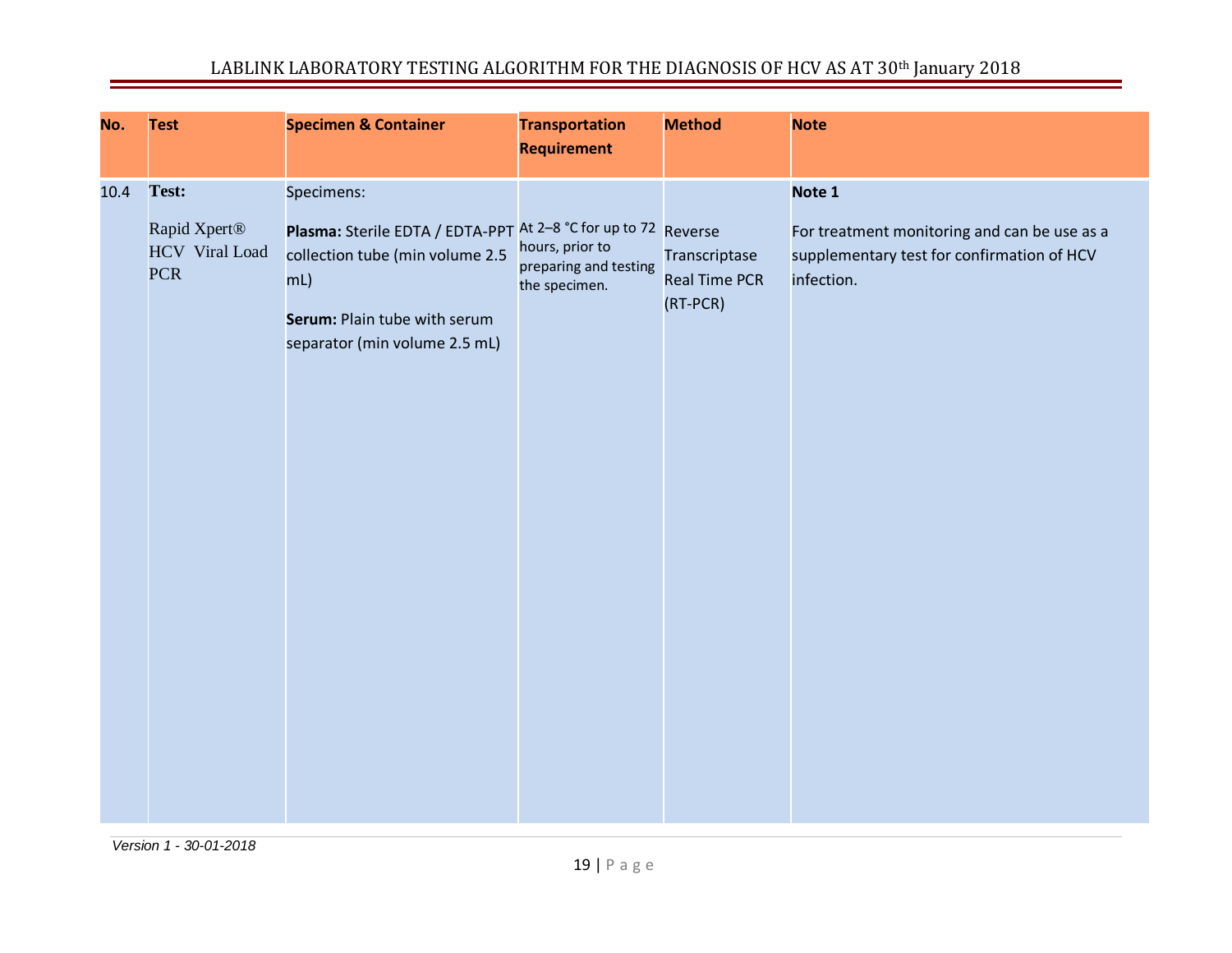#### **11.0 How to interpret HCV results**

#### **11.1 How to report non-reactive HCV result?**

| Run 1              | Run 2     | Run 3     | Result       | <b>Comments</b>                                                                         |
|--------------------|-----------|-----------|--------------|-----------------------------------------------------------------------------------------|
| <b>NR</b><br>(0.9) | <b>NA</b> | <b>NA</b> | Non-Reactive | If recent HCV exposure is suspected, please test using HCV RNA Viral Load<br>PCR assay. |
| R(Eq)              | <b>NR</b> | <b>NR</b> | Non-Reactive | If recent HCV exposure is suspected, please test using HCV RNA Viral Load               |
| $(0.9 - 10)$       | (0.9)     | (< 0.9)   |              | PCR assay.                                                                              |
| $R$ (WR)           | <b>NR</b> | <b>NR</b> | Non-Reactive | If recent HCV exposure is suspected, please test using HCV RNA Viral Load               |
| $(10.1 - 15.0)$    | (0.9)     | (< 0.9)   |              | PCR assay.                                                                              |

NOTE: Refer Lablink Medical Laboratory HCV testing algorithm, page 15: NR – Non-Reactive; Eq – Equivocal; WR – Weak Reactive; NA – Not Applicable.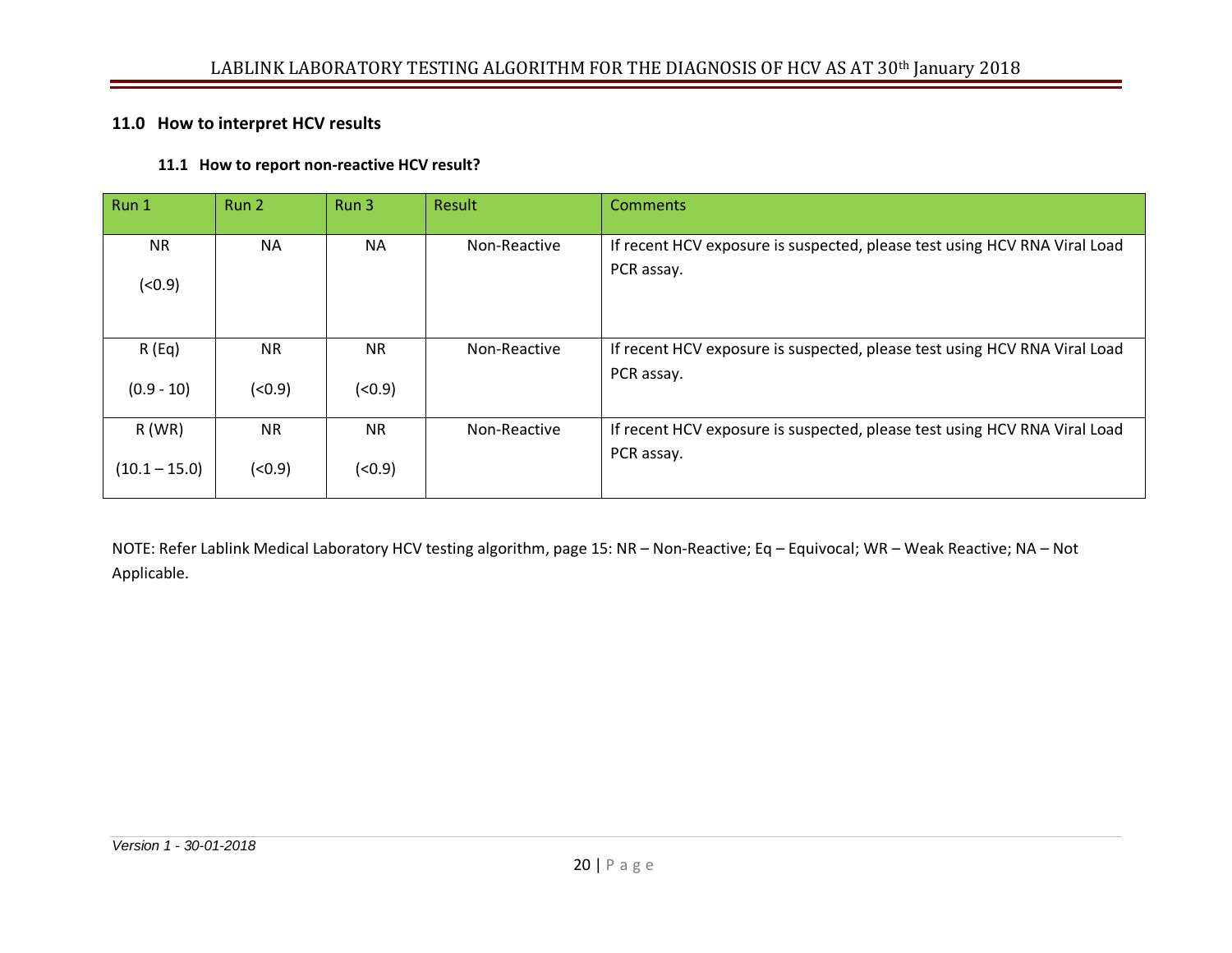#### **11.2 How to report equivocal HCV result?**

| Most likely biological false positive result in the absence of risk factors.<br>EQ<br>EQ<br>EQ<br>Equivocal                                                                                                                                                                                                                                                                                                                                                                                                                                                                                                                                                                                                                                                                                                                                   |  |
|-----------------------------------------------------------------------------------------------------------------------------------------------------------------------------------------------------------------------------------------------------------------------------------------------------------------------------------------------------------------------------------------------------------------------------------------------------------------------------------------------------------------------------------------------------------------------------------------------------------------------------------------------------------------------------------------------------------------------------------------------------------------------------------------------------------------------------------------------|--|
| $(0.9 - 10.0)$<br>$(0.9 - 10.0)$<br>(EQ)<br>If recent high-risk exposure is suspected, the result may indicate an early<br>$(0.9 - 10.0)$<br>infection. Kindly sent a repeat specimen for confirmation of HCV status, if<br>clinically indicated.<br>Assays for HCV confirmation include;<br>1. HCV RNA Viral Load PCR Assay, and or<br>HCV Line Immunoassay<br>2.<br>Note:<br>Note: Equivocal results are common in haemodialysis patients. It is<br>recommended to establish the status of HCV by using all HCV assays which<br>include ECLIA, HCV Viral Load RNA PCR & HCV LIA. Future assessment of<br>HCV status can be performed by monitoring COI value of Anti-HCV ECLIA<br>on subsequent testing. If follow-up COI value showed significant<br>increment from baseline; assess the status again by using HCV RNA PCR<br>and HCV LIA. |  |

NOTE: Refer Lablink Medical Laboratory HCV testing algorithm, page 15.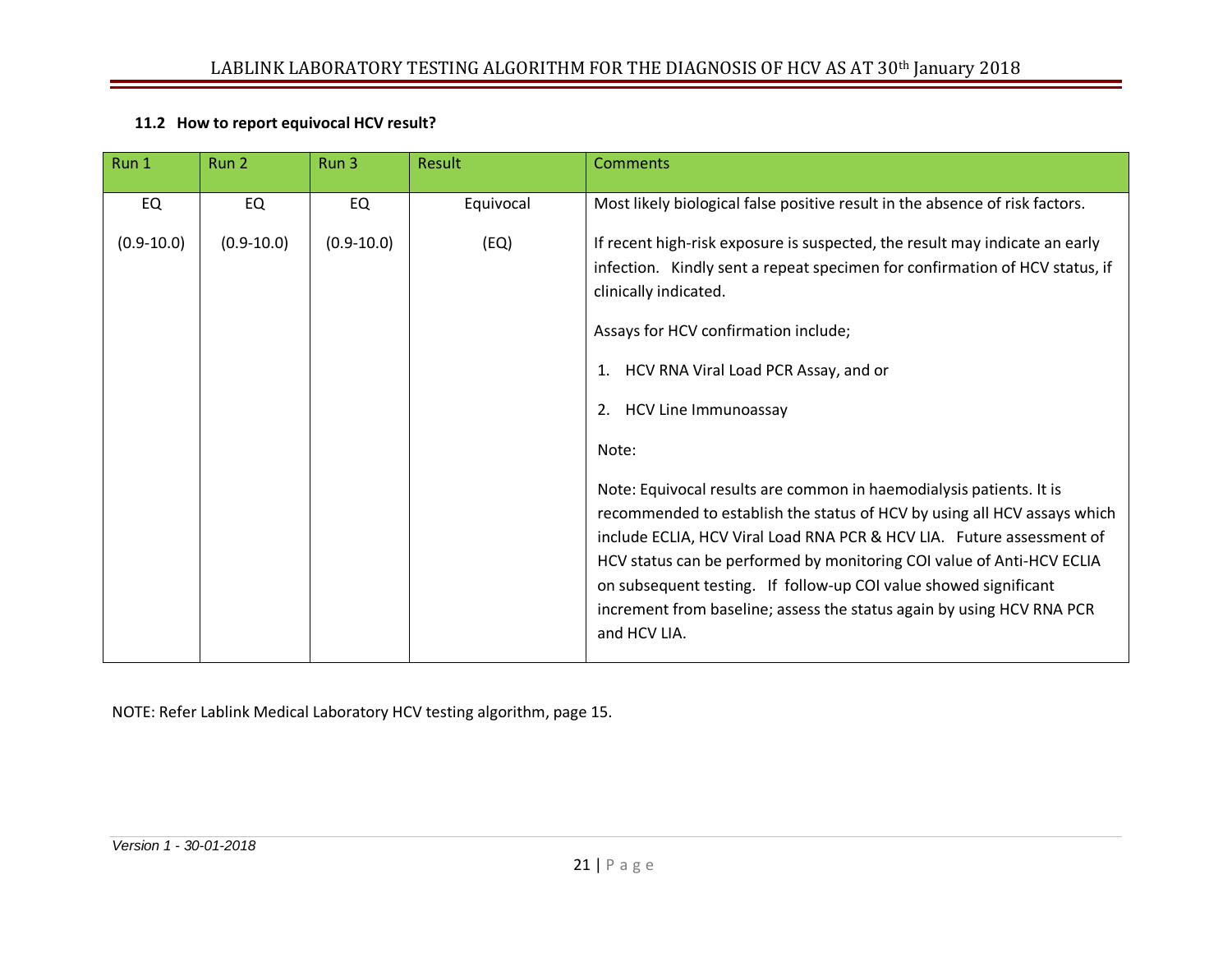#### **11.3 How to interpret weak reactive HCV result?**

| Run 1           | Run 2           | Run 3           | Result                 | <b>Comments</b>                                                                                                                                                                                                                                                                                                                                                                                                                                                                                                                                                                                                                                                                                                                                                                 |
|-----------------|-----------------|-----------------|------------------------|---------------------------------------------------------------------------------------------------------------------------------------------------------------------------------------------------------------------------------------------------------------------------------------------------------------------------------------------------------------------------------------------------------------------------------------------------------------------------------------------------------------------------------------------------------------------------------------------------------------------------------------------------------------------------------------------------------------------------------------------------------------------------------|
| <b>WR</b>       | <b>WR</b>       | <b>WR</b>       | <b>Weakly Reactive</b> | Most likely biological false positive result in the absence of risk factors.                                                                                                                                                                                                                                                                                                                                                                                                                                                                                                                                                                                                                                                                                                    |
| $(10.1 - 15.0)$ | $(10.1 - 15.0)$ | $(10.1 - 15.0)$ | (WR)                   | If recent high-risk exposure is suspected, the result may indicate an early<br>infection. Kindly sent a repeat specimen for confirmation of HCV status, if<br>clinically indicated.<br>Assays for HCV confirmation include;<br>HCV RNA Viral Load PCR Assay, and or<br>1.<br>HCV Line Immunoassay<br>2.<br>Note:<br>Note: Equivocal results are common in haemodialysis patients. It is<br>recommended to establish the status of HCV by using all HCV assays which<br>include ECLIA, HCV Viral Load RNA PCR & HCV LIA. Future assessment of<br>HCV status can be performed by monitoring COI value of Anti-HCV ECLIA on<br>subsequent testing. If follow-up COI value showed significant increment<br>from baseline; assess the status again by using HCV RNA PCR and HCV LIA. |
|                 |                 |                 |                        |                                                                                                                                                                                                                                                                                                                                                                                                                                                                                                                                                                                                                                                                                                                                                                                 |

NOTE: Refer Lablink Medical Laboratory HCV testing algorithm, page 15.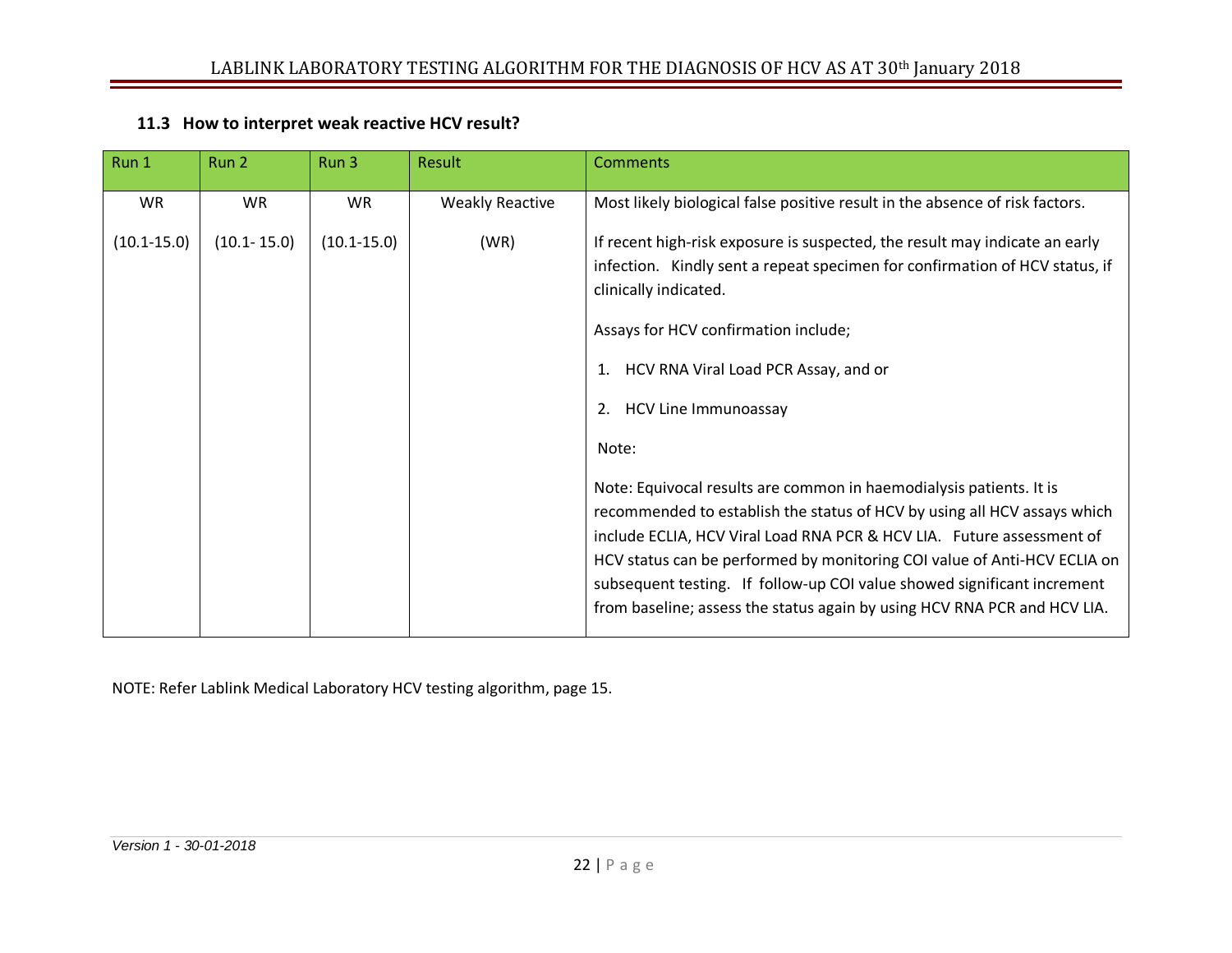|  | 11.4 How to interpret reactive HCV results? |
|--|---------------------------------------------|
|--|---------------------------------------------|

| Run 1     | Run 2     | Run 3        | Result   | <b>Comments</b>                                                                                                   |
|-----------|-----------|--------------|----------|-------------------------------------------------------------------------------------------------------------------|
| ${\sf R}$ | ${\sf R}$ | $\mathsf{R}$ | Reactive | A repeatedly reactive result is consistent with current HCV infection, or past HCV infection                      |
| ( >15.0)  | ( >15.0)  | ( >15.0)     | (R)      | that has been resolved. Kindly test for HCV RNA Viral Load Assay to determine the current<br>status of infection. |
|           |           |              |          |                                                                                                                   |
|           |           |              |          |                                                                                                                   |
|           |           |              |          |                                                                                                                   |

NOTE: Refer Lablink Medical Laboratory HCV testing algorithm, page 15.